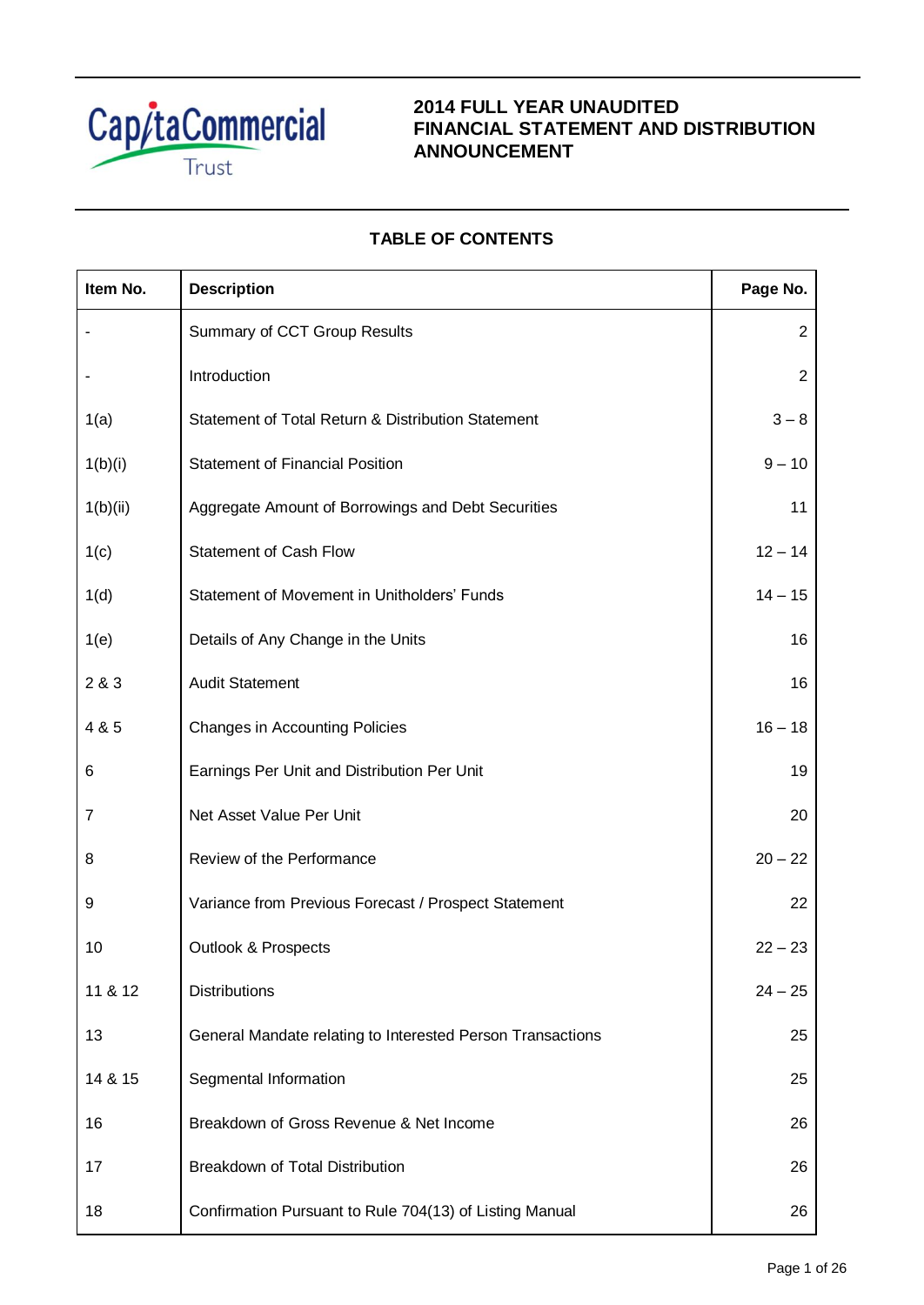### **SUMMARY OF CCT GROUP RESULTS**

|                                       | 2H 2014       | 4Q 2014      | 4Q 2013 <sup>(1)</sup> | Change<br>% | FY 2014      | FY 2013 <sup>(1)</sup> | Change<br>% |
|---------------------------------------|---------------|--------------|------------------------|-------------|--------------|------------------------|-------------|
| Gross Revenue (S\$'000)               | 132,781       | 66,361       | 64,387                 | 3.1         | 262,608      | 251,463                | 4.4         |
| Net Property Income (S\$'000)         | 102,549       | 50,646       | 49,167                 | 3.0         | 205,249      | 197,121                | 4.1         |
| Distributable Income (S\$'000)        | 125,184       | 63,605       | 60,200                 | 5.7         | 249,213      | 234,235                | 6.4         |
| - Taxable $(S$'000)$                  | 123,499       | 61,920       | 60,200                 | 2.9         | 245,178      | 232,568                | 5.4         |
| - Tax-exempt (S\$'000)                | 1,685         | 1,685        | $\blacksquare$         | <b>NM</b>   | 4,035        | 1,667                  | <b>NM</b>   |
| Distribution Per Unit ("DPU") (cents) | 4.24 $(2, 3)$ | $2.15^{(2)}$ | 2.09                   | 2.9         | $8.46^{(2)}$ | 8.14                   | 3.9         |
| - Taxable (cents)                     | 4.19          | 2.10         | 2.09                   | 0.5         | 8.33         | 8.14                   | 2.3         |
| - Tax-exempt (cents)                  | 0.05          | 0.05         |                        | <b>NM</b>   | 0.13         |                        | <b>NM</b>   |

Notes:

(1) 4Q 2013 and FY 2013 had been restated with the adoption of Financial Reporting Standards ("FRS") 111 Joint Arrangements (please refer to paragraph 5). The adoption of FRS 111 has no impact on the total return for the period after tax and distributable income to CCT unitholders.

(2) The estimated DPU for 4Q 2014, 2H 2014 and FY 2014 were computed on the basis that none of the outstanding convertible bonds due 2017 ("CB 2017") is converted into CCT units ("Units") on or before books closure date. Accordingly, the actual quantum of DPU may differ if any of the CB 2017 is converted into Units on or before books closure date.

(3) DPU for 2H 2014 of 4.24 cents consisted of the adjusted DPU of 2.09 cents from 2.10 cents for 3Q 2014 and DPU of 2.15 cents for 4Q 2014. The adjustment takes into account the conversion of the principal amount of S\$5.0 million of convertible bonds due 2015 ("CB 2015") into 4.2 million Units. The remaining outstanding \$0.3 million of CB 2015 has been fully redeemed by CCT in 4Q 2014. As a result, CB 2015 had been cancelled in their entirety in November 2014.

### **INTRODUCTION**

CapitaCommercial Trust ("CCT") was established pursuant to a trust deed dated 6 February 2004 (as amended) executed between CapitaCommercial Trust Management Limited as manager of CCT (the "Manager") and HSBC Institutional Trust Services (Singapore) Limited as trustee of CCT (the "CCT Trustee").

As of 31 December 2014, CCT Group's portfolio consists of Capital Tower, Six Battery Road, One George Street, Raffles City Singapore (through CCT's 60% interest in RCS Trust), HSBC Building, Bugis Village, Golden Shoe Car Park, Wilkie Edge, Twenty Anson (through CCT's 100% equity interest in FirstOffice Pte. Ltd. ("FOPL")) and CapitaGreen (through CCT's 40% interest in MSO Trust), of which construction has been completed and obtained its temporary occupation permit on 18 December 2014.

In Malaysia, CCT has a 30% stake in Quill Capita Trust ("QCT").

### **DISTRIBUTION & BOOKS CLOSURE DATE**

| <b>Distribution</b>                         | From 1 July 2014 to 31 December 2014                       |  |  |  |  |
|---------------------------------------------|------------------------------------------------------------|--|--|--|--|
| Distribution Type                           | Taxable income                                             |  |  |  |  |
|                                             | Tax-exempt income<br>li)                                   |  |  |  |  |
| Estimated Distribution Rates <sup>(1)</sup> | Taxable income distribution 4.19 cents per unit            |  |  |  |  |
|                                             | Tax-exempt income distribution 0.05 cents per unit<br>lii) |  |  |  |  |
| Books Closure Date                          | Thursday, 29 January 2015                                  |  |  |  |  |
| Payment Date                                | Wednesday, 25 February 2015                                |  |  |  |  |

Note:

<sup>(1)</sup> The above estimated DPU is computed on the basis that none of the outstanding CB 2017 is converted into Units on or before books closure date. Accordingly, the actual quantum of DPU may differ if any of the CB 2017 is converted into Units on or before books closure date.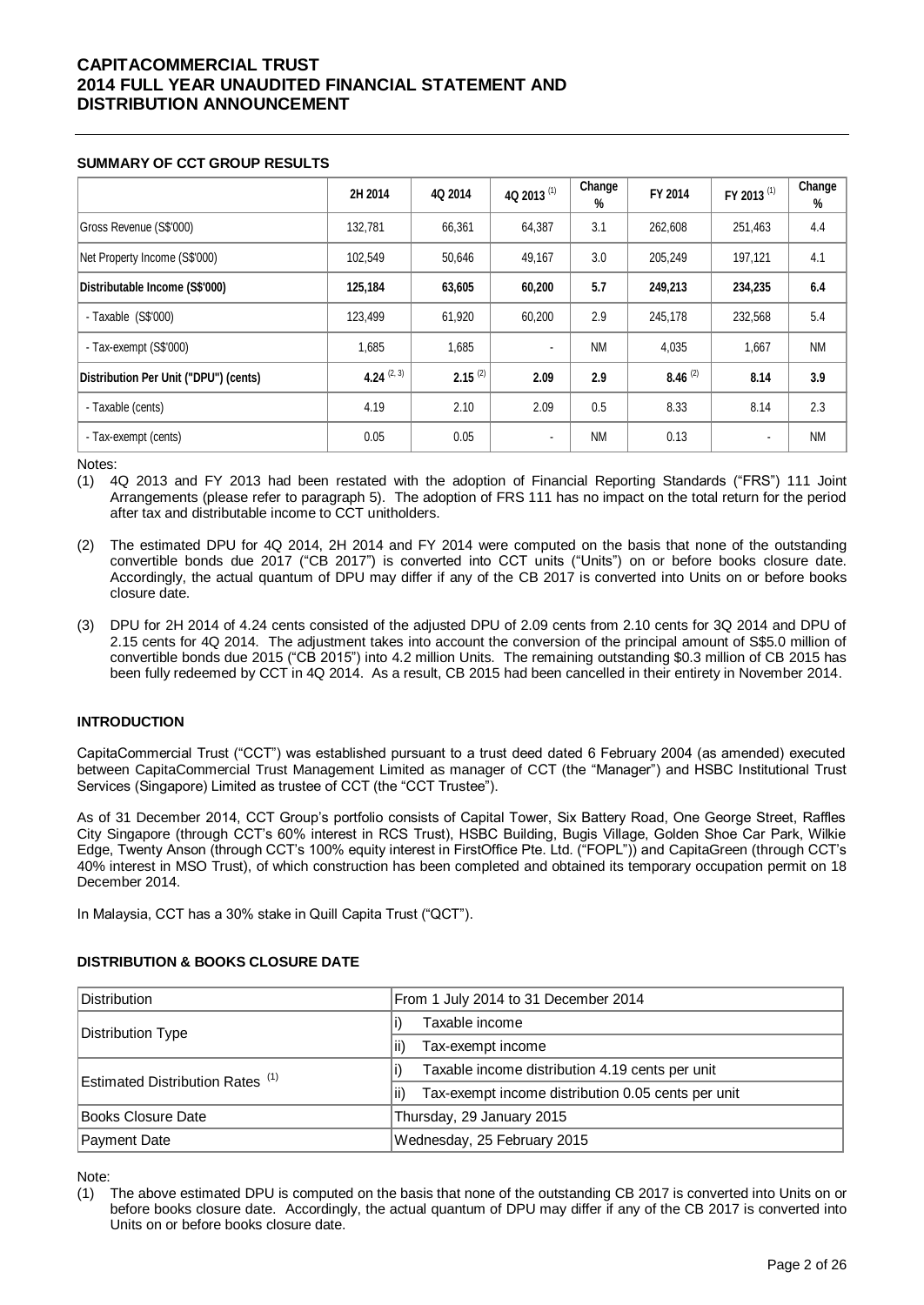### **1(a)(i) Statement of Total Return & Distribution Statement (4Q 2014 vs 4Q 2013)**

|                                                                       |                | Group     |                       |           | <b>Trust</b> |           |        |
|-----------------------------------------------------------------------|----------------|-----------|-----------------------|-----------|--------------|-----------|--------|
| <b>Statement of Total Return</b>                                      | Note           | 4Q 2014   | 4Q 2013<br>(Restated) | Change    | 4Q 2014      | 4Q 2013   | Change |
|                                                                       |                | S\$'000   | S\$'000               | $\%$      | S\$'000      | S\$'000   | $\%$   |
| Gross rental income                                                   |                | 59,557    | 55,771                | 6.8       | 54,648       | 51,609    | 5.9    |
| Car park income                                                       |                | 2,988     | 2,878                 | 3.8       | 2,938        | 2,829     | 3.9    |
| Other income                                                          | 1              | 3,816     | 5,738                 | (33.5)    | 3,189        | 4,368     | (27.0) |
| Gross revenue                                                         |                | 66,361    | 64,387                | 3.1       | 60,775       | 58,806    | 3.3    |
| Property management fees                                              |                | (1, 422)  | (1, 377)              | 3.3       | (1, 288)     | (1, 242)  | 3.7    |
| Property tax                                                          | $\overline{2}$ | (5, 385)  | (4,368)               | 23.3      | (4,948)      | (3,976)   | 24.4   |
| Other property operating expenses                                     |                | (8,908)   | (9, 475)              | (6.0)     | (8, 228)     | (8,757)   | (6.0)  |
| Property operating expenses                                           |                | (15, 715) | (15, 220)             | 3.3       | (14, 464)    | (13, 975) | 3.5    |
| Net property income                                                   | 3              | 50,646    | 49,167                | 3.0       | 46,311       | 44,831    | 3.3    |
| Interest income                                                       | 4              | 952       | 904                   | 5.3       | 4,041        | 3,999     | 1.1    |
| Investment income                                                     | 5              |           |                       |           | 21,912       | 21,330    | 2.7    |
| Amortisation of intangible asset                                      | 6              | (452)     | (1, 210)              | (62.6)    | (452)        | (1,210)   | (62.6) |
| Asset management fees:                                                |                |           |                       |           |              |           |        |
| - Base fees                                                           |                | (1,254)   | (1, 222)              | 2.6       | (1, 254)     | (1, 222)  | 2.6    |
| - Performance fees                                                    |                | (2, 106)  | (1,956)               | 7.7       | (2, 106)     | (1,956)   | 7.7    |
| Trust expenses                                                        | 7              | (1,007)   | (593)                 | 69.8      | (992)        | (577)     | 71.9   |
| Finance costs                                                         | 8              | (8, 805)  | (9,774)               | (9.9)     | (8,806)      | (9,774)   | (9.9)  |
| Net income before share of results of associate<br>and joint ventures |                | 37,974    | 35,316                | 7.5       | 58,654       | 55,421    | 5.8    |
| Share of results of associate                                         | 9              | 1,739     | 1,335                 | 30.3      |              |           |        |
| Share of results of joint ventures                                    | 10             | 117,533   | 53,826                | <b>NM</b> |              |           |        |
| Net income                                                            |                | 157,246   | 90,477                | 73.8      | 58,654       | 55,421    | 5.8    |
| Net gain in fair value of investment properties                       |                | 27,877    | 37,370                | (25.4)    | 29,442       | 37,491    | (21.5) |
| Total return for the period before tax                                |                | 185,123   | 127,847               | 44.8      | 88,096       | 92,912    | (5.2)  |
| Tax expense                                                           |                | (1)       | (16)                  | (93.8)    |              |           |        |
| Total return for the period after tax                                 |                | 185,122   | 127,831               | 44.8      | 88,096       | 92,912    | (5.2)  |
| <b>Distribution Statement</b>                                         |                |           |                       |           |              |           |        |
| Net income before share of results of associate and<br>joint ventures |                | 37,974    | 35,316                | 7.5       | 58,654       | 55,421    | 5.8    |
| Net tax and other adjustments                                         | 11             | 2,044     | 3,554                 | (42.5)    | 3,266        | 4,779     | (31.7) |
| Tax-exempt income distribution                                        | 12             | 1,685     |                       | <b>NM</b> | 1,685        |           | NM     |
| Distribution from joint venture                                       | 13             | 21,902    | 21,330                | 2.7       |              |           |        |
| Distributable income to unitholders                                   |                | 63,605    | 60,200                | 5.7       | 63,605       | 60,200    | 5.7    |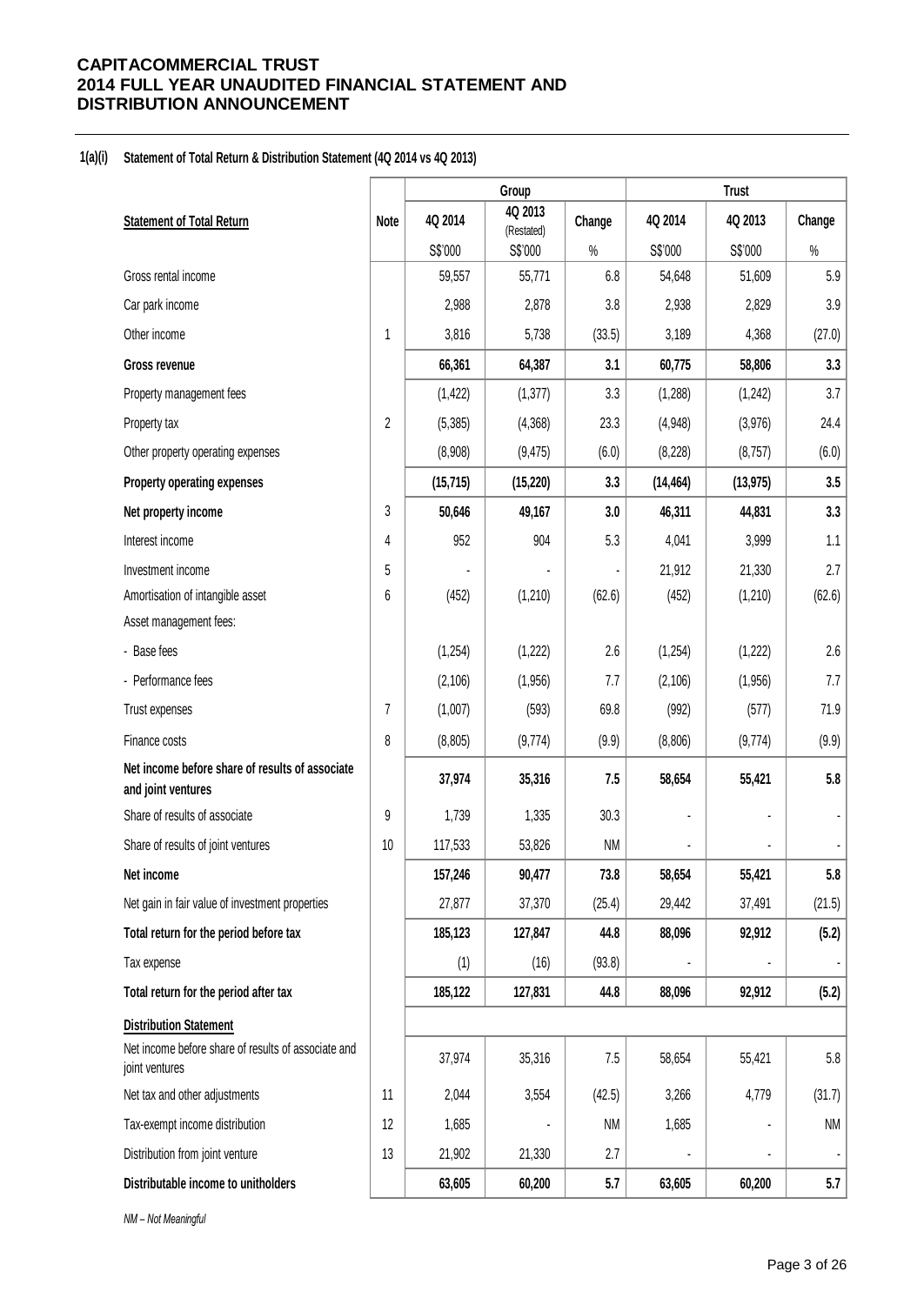### Notes:

- (1) Other income includes the following:
	- (a) Yield stabilization income of S\$0.5 million accrued in 4Q 2014 for Twenty Anson (4Q 2013: S\$1.2 million). The amount was accrued pursuant to a Deed of Yield Stabilization dated 22 March 2012 in relation with the acquisition of 100% equity interest in FOPL, whereby a yield stabilization sum of S\$17.1 million was provided by the vendors to achieve a stabilized yield of up to 5.5% per annum of the property purchase value of S\$430.0 million, for a period of 3.5 years from 22 March 2012. The yield stabilization sum was computed based on a net property yield of 4.0% per annum of the property purchase value of S\$430.0 million; and
	- (b) Recovery from tenants and licence income.
- (2) The increase in property tax in 4Q 2014 from 4Q 2013 was primarily due to higher annual values.
- (3) The following items have been included in arriving at net property income:

|         | Group                 |        | <b>Trust</b> |         |        |  |
|---------|-----------------------|--------|--------------|---------|--------|--|
| 4Q 2014 | 4Q 2013<br>(Restated) | Change | 4Q 2014      | 4Q 2013 | Change |  |
| S\$'000 | S\$'000               | $\%$   | S\$'000      | S\$'000 | $\%$   |  |
| 412     | 366                   | 12.6   | 367          | 321     | 14.3   |  |

Depreciation & amortisation of lease incentives

(4) Interest income includes the following:

|                                                      |         | Group                 |        | <b>Trust</b> |         |        |  |
|------------------------------------------------------|---------|-----------------------|--------|--------------|---------|--------|--|
|                                                      | 4Q 2014 | 4Q 2013<br>(Restated) | Change | 4Q 2014      | 4Q 2013 | Change |  |
|                                                      | S\$'000 | S\$'000               | $\%$   | S\$'000      | S\$'000 | $\%$   |  |
| Interest income from cash balance                    | 60      | 19                    | NM.    | 43           | 8       | NM     |  |
| Interest income from shareholder's loan to MSO Trust | 892     | 885                   | 0.8    | 892          | 885     | 0.8    |  |
| Interest income from shareholder's loan to FOPL      |         |                       |        | 3,106        | 3,106   |        |  |
| Total                                                | 952     | 904                   | 5.3    | 4,041        | 3,999   | 1.1    |  |

- (5) Investment income for the Trust relates mainly to distributions from RCS Trust and QCT.
- (6) This relates to the amortisation of yield stabilization sum in relation to FOPL. The amount was computed based on 4.0% per annum of the property value of S\$430.0 million less the net property income of existing leases of Twenty Anson. Yield stablization sum for 4Q 2014 was lower than 4Q 2013 due to higher gross rental revenue achieved for Twenty Anson.
- (7) Trust expenses were higher in 4Q 2014 as compared to 4Q 2013 due mainly to higher unitholders expenses and higher professional fees incurred.
- (8) Finance costs include the following:

|                                         |         | Group                 |        | Trust   |         |        |  |
|-----------------------------------------|---------|-----------------------|--------|---------|---------|--------|--|
|                                         | 4Q 2014 | 4Q 2013<br>(Restated) | Change | 4Q 2014 | 4Q 2013 | Change |  |
|                                         | S\$'000 | S\$'000               | $\%$   | S\$'000 | S\$'000 | $\%$   |  |
| Interest cost                           | 7,617   | 7,451                 | 2.2    | 7,617   | 7,451   | 2.2    |  |
| Amortisation and transaction costs (8a) | 1,188   | 2,323                 | (48.9) | 1,189   | 2,323   | (48.8) |  |
| Total                                   | 8,805   | 9,774                 | (9.9)  | 8,806   | 9,774   | (9.9)  |  |

- (8a) The decrease in amortisation and transaction costs was mainly due to lower balance of convertible bonds due 2015 ("CB 2015") in 4Q 2014 as compared to 4Q 2013. The outstanding balance of \$0.3 million of CB 2015 has been redeemed in 4Q 2014 following the conversion of S\$5.0 million into 4.2 million Units during the period.
- (9) Share of results of associate relates to CCT's 30% share of QCT's results on a 3-month lag basis, adjusted for significant transactions and events occurring up to the reporting date of the Group. The share of profit for 4Q 2014 was higher than 4Q 2013 due mainly to higher revaluation gain of QCT's investment properties.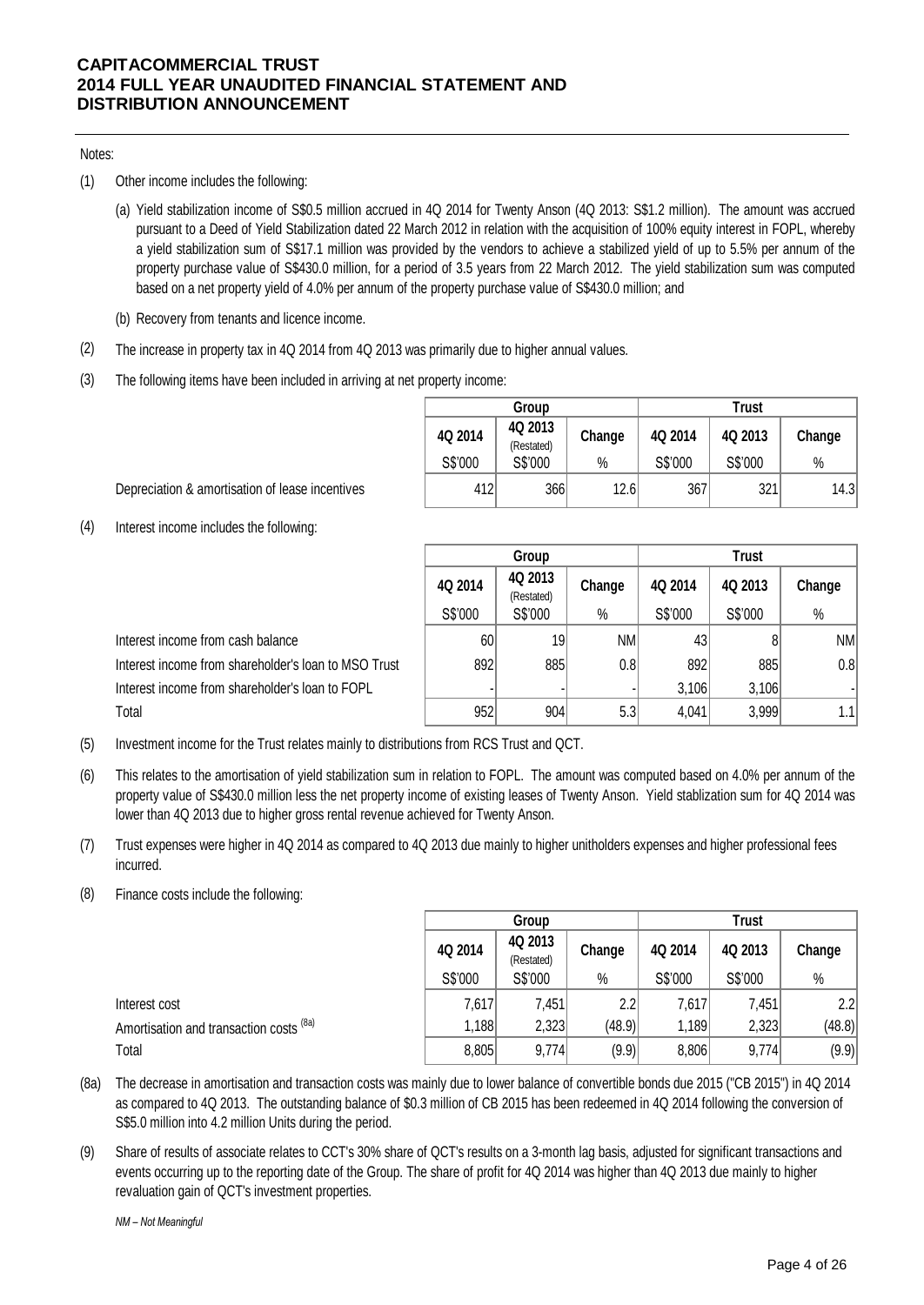(10) Share of results of joint ventures relates to CCT's 60% interest of RCS Trust and CCT's 40% interest of MSO Trust, which are derived as follows:

|                                                                    |         | Group    |        |
|--------------------------------------------------------------------|---------|----------|--------|
|                                                                    | 4Q 2014 | 4Q 2013  | Change |
|                                                                    | S\$'000 | S\$'000  | $\%$   |
| Gross revenue                                                      | 35,431  | 34,182   | 3.7    |
| Property operating expenses                                        | (9,887) | (9, 148) | 8.1    |
| Net property income                                                | 25,544  | 25,034   | 2.0    |
| Finance costs                                                      | (5,594) | (5, 155) | 8.5    |
| Net change in fair value of investment properties                  | 100,049 | 36,254   | NM     |
| Net change in fair value of investment property under construction |         | 39       | NM     |
| Others                                                             | (2,466) | (2,346)  | 5.1    |
| Net profit of joint ventures (after tax)                           | 117,533 | 53,826   | NM     |

(11) Included in net tax and other adjustments are the following:

|                                                | Group   |                       |        | <b>Trust</b> |         |        |
|------------------------------------------------|---------|-----------------------|--------|--------------|---------|--------|
|                                                | 4Q 2014 | 4Q 2013<br>(Restated) | Change | 4Q 2014      | 4Q 2013 | Change |
|                                                | S\$'000 | S\$'000               | %      | S\$'000      | S\$'000 | $\%$   |
| Asset management fee payable in Units          | 926     | 875                   | 5.8    | 926          | 875     | 5.8    |
| Trustee's fees                                 | 159     | 154                   | 3.2    | 159          | 154     | 3.2    |
| Amortisation and transaction costs             | 1,188   | 2,323                 | (48.9) | 1,189        | 2,323   | (48.8) |
| Net profits from subsidiaries <sup>(11a)</sup> | (1,232) | (813)                 | 51.5   |              |         |        |
| Temporary differences and other adjustments    | 1,003   | 1,015                 | (1.2)  | 992          | 1,427   | (30.5) |
| Total                                          | 2,044   | 3,554                 | (42.5) | 3,266        | 4,779   | (31.7) |

(11a) Included in net profits from subsidiaries were mainly profits from FOPL of S\$1.2 million (4Q 2013: S\$0.8 million).

(12) This relates to the distribution of QCT's tax-exempt income.

(13) This relates mainly to CCT's 60% interest in RCS Trust's taxable income.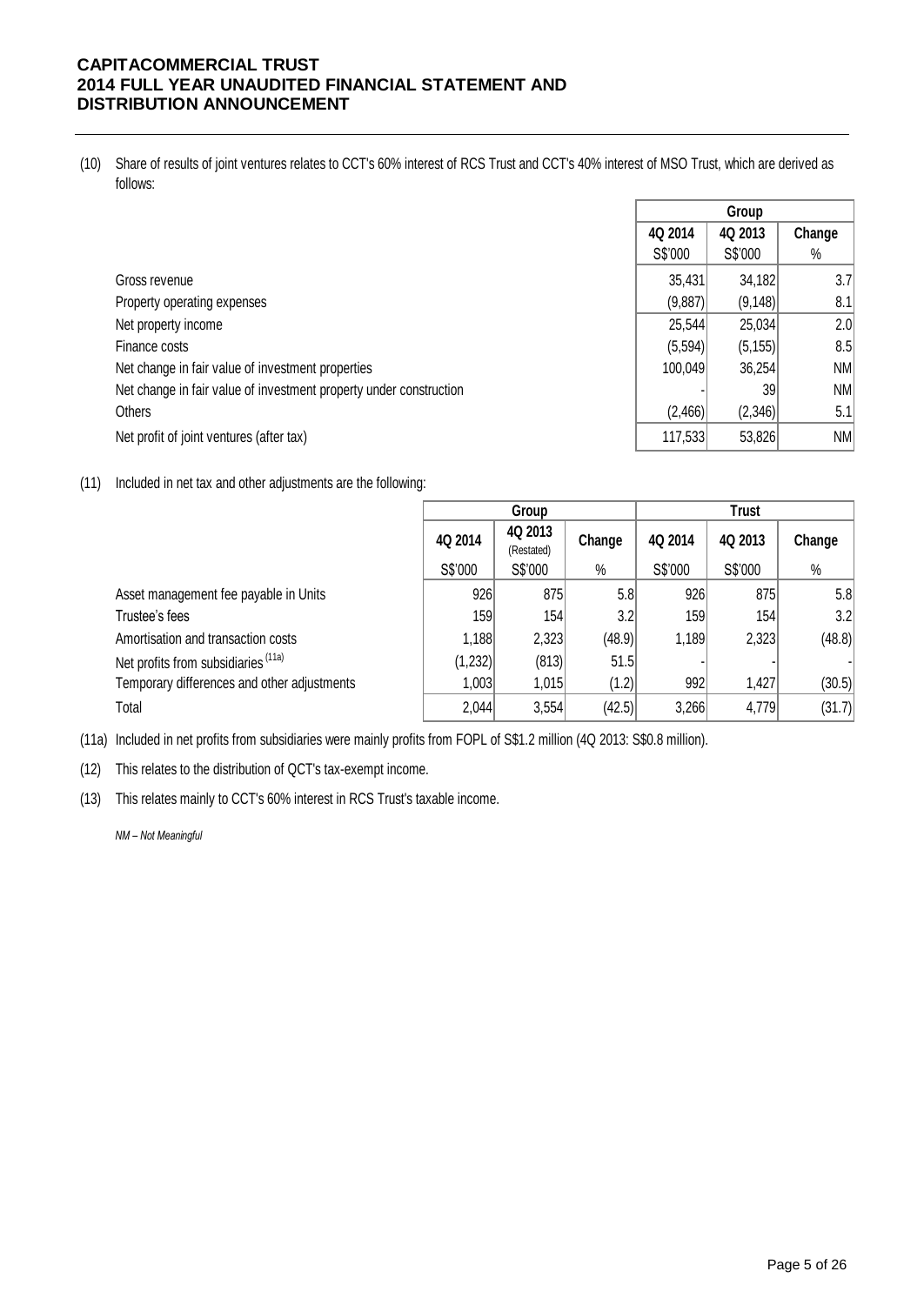#### **1(a)(ii) Statement of Total Return & Distribution Statement (FY 2014 vs FY 2013)**

|                                                                                                        |                |           | Group                   |           |           | <b>Trust</b> |           |
|--------------------------------------------------------------------------------------------------------|----------------|-----------|-------------------------|-----------|-----------|--------------|-----------|
| <b>Statement of Total Return</b>                                                                       | <b>Note</b>    | FY 2014   | FY 2013<br>(Restated) * | Change    | FY 2014   | FY 2013      | Change    |
|                                                                                                        |                | S\$'000   | S\$'000                 | $\%$      | S\$'000   | S\$'000      | $\%$      |
| Gross rental income                                                                                    |                | 234,042   | 215,238                 | 8.7       | 216,208   | 198,937      | 8.7       |
| Car park income                                                                                        |                | 11,711    | 11,323                  | 3.4       | 11,510    | 11,134       | 3.4       |
| Other income                                                                                           | 1              | 16,855    | 24,902                  | (32.3)    | 12,571    | 19,659       | (36.1)    |
| <b>Gross revenue</b>                                                                                   |                | 262,608   | 251,463                 | 4.4       | 240,289   | 229,730      | 4.6       |
| Property management fees                                                                               |                | (5,770)   | (5, 519)                | 4.5       | (5,238)   | (4,987)      | 5.0       |
| Property tax                                                                                           | $\overline{c}$ | (19, 615) | (15, 410)               | 27.3      | (17, 952) | (13,993)     | 28.3      |
| Other property operating expenses                                                                      |                | (31, 974) | (33, 413)               | (4.3)     | (29,050)  | (30, 829)    | (5.8)     |
| Property operating expenses                                                                            |                | (57, 359) | (54, 342)               | 5.6       | (52, 240) | (49, 809)    | 4.9       |
| Net property income                                                                                    | 3              | 205,249   | 197,121                 | 4.1       | 188,049   | 179,921      | 4.5       |
| Interest income                                                                                        | 4              | 3,732     | 3,713                   | 0.5       | 16,002    | 15,991       | 0.1       |
| Investment income                                                                                      | 5              |           |                         |           | 87,087    | 84,743       | 2.8       |
| Amortisation of intangible asset                                                                       | 6              | (3, 512)  | (4, 579)                | (23.3)    | (3, 512)  | (4, 579)     | (23.3)    |
| Asset management fees:                                                                                 |                |           |                         |           |           |              |           |
| - Base fees                                                                                            |                | (4,892)   | (4, 774)                | 2.5       | (4,892)   | (4, 774)     | 2.5       |
| - Performance fees                                                                                     |                | (8,681)   | (7,882)                 | 10.1      | (8,681)   | (7, 882)     | 10.1      |
| Trust expenses                                                                                         | $\overline{7}$ | (2,666)   | (2, 556)                | 4.3       | (2,608)   | (2, 488)     | 4.8       |
| Finance costs                                                                                          | 8              | (36, 434) | (42, 560)               | (14.4)    | (36, 422) | (42, 547)    | (14.4)    |
| Net income before share of results of associate and<br>joint ventures                                  |                | 152,796   | 138,483                 | 10.3      | 235,023   | 218,385      | 7.6       |
| Share of profit of associate                                                                           | 9              | 4,745     | 4,355                   | 9.0       | ä,        |              |           |
| Share of results of joint ventures                                                                     | 10             | 212,612   | 123,087                 | 72.7      |           |              |           |
| Net income                                                                                             |                | 370,153   | 265,925                 | 39.2      | 235,023   | 218,385      | 7.6       |
| Gain on disposal of available-for-sale unquoted<br>investment                                          | 11             | 226       |                         | <b>NM</b> | 226       |              | <b>NM</b> |
| Gain on remeasurement of financial derivatives                                                         | 12             |           | 2,519                   | <b>NM</b> |           | 2,519        | <b>NM</b> |
| Premium on repurchase of convertible bonds                                                             | 13             | (2,713)   |                         | <b>NM</b> | (2,713)   |              | <b>NM</b> |
| Net gain in fair value of investment properties                                                        | 14             | 81,219    | 106,162                 | (23.5)    | 83,222    | 106,322      | (21.7)    |
| Total return for the year before tax                                                                   |                | 448,885   | 374,606                 | 19.8      | 315,758   | 327,226      | (3.5)     |
| Income tax                                                                                             |                | (3)       | (16)                    | (81.3)    |           |              |           |
| Total return for the year after tax                                                                    |                | 448,882   | 374,590                 | 19.8      | 315,758   | 327,226      | (3.5)     |
| <b>Distribution Statement</b><br>Net income before share of results of associate and joint<br>ventures |                | 152,796   | 138,483                 | 10.3      | 235,023   | 218,385      | $7.6\,$   |
| Net tax and other adjustments                                                                          | 15             | 9,139     | 13,186                  | (30.7)    | 10,155    | 15,850       | (35.9)    |
| Tax-exempt income distribution                                                                         | 16             | 4,035     | 1,667                   | <b>NM</b> | 4,035     |              | NM        |
| Distribution from joint venture                                                                        | 17             | 83,243    | 80,899                  | 2.9       |           |              |           |
| Distributable income to unitholders                                                                    |                | 249,213   | 234,235                 | 6.4       | 249,213   | 234,235      | 6.4       |

\* FY 2013 has been restated with the adoption of FRS 111 Joint Arrangements (Please refer to paragraph 5). The adoption of FRS 111 has no impact on the total return for the period after tax and distributable income to unitholders.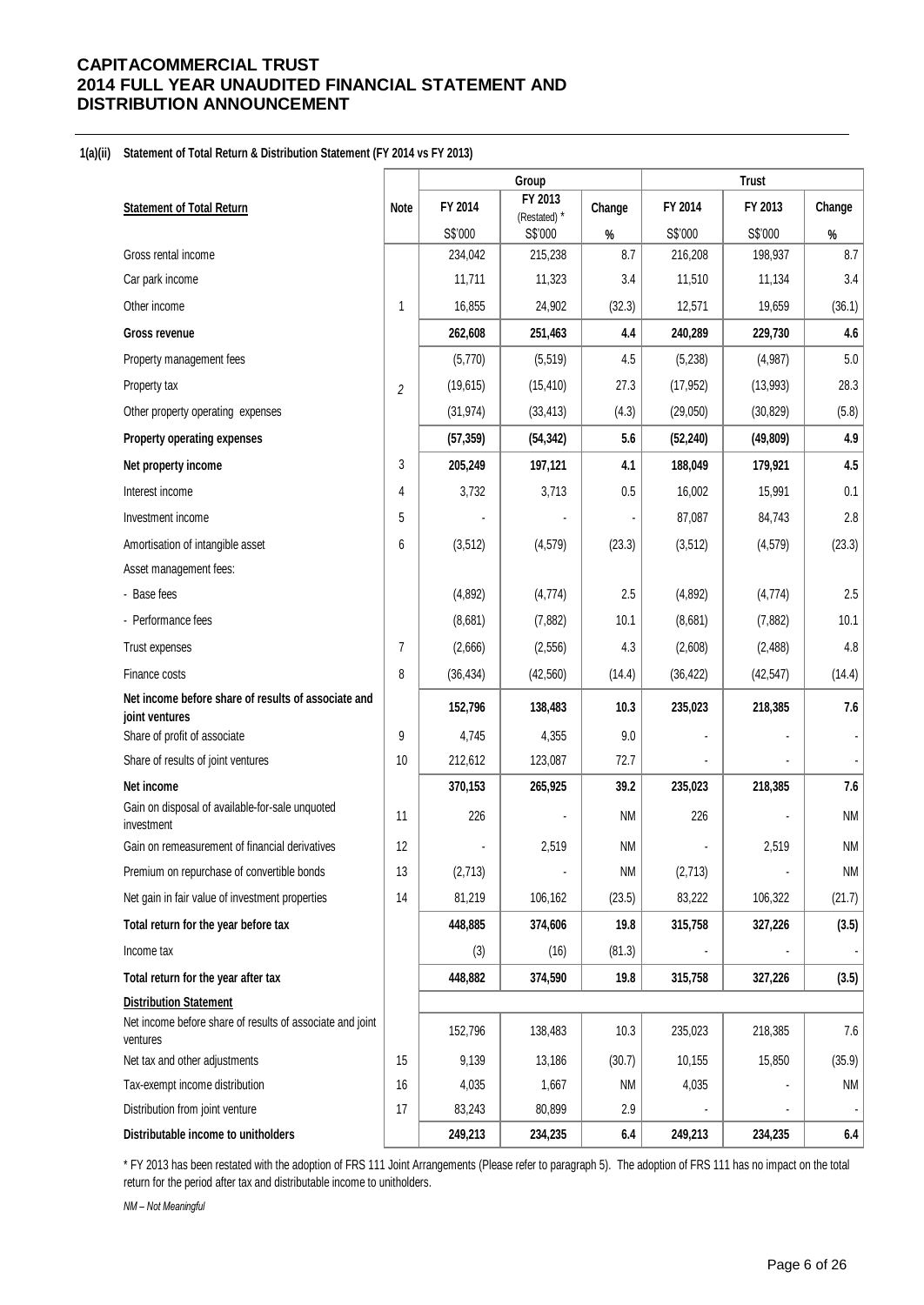### Notes:

- (1) Included in Other income in FY 2014 was yield stabilization income of S\$3.5 million for Twenty Anson (FY 2013: S\$4.6 million). Other income for FY 2013 was higher than FY 2014 as it had included S\$7.6 million yield protection income from One George Street. The yield protection income for One George Street ceased on 10 July 2013.
- (2) The increase in property tax in FY 2014 from FY 2013 was primarily due to higher assessment of annual values.
- (3) The following items have been included in arriving at net property income:

|         | Group                 | Trust  |         |         |        |  |
|---------|-----------------------|--------|---------|---------|--------|--|
| FY 2014 | FY 2013<br>(Restated) | Change | FY 2014 | FY 2013 | Change |  |
| S\$'000 | S\$'000               | %      | S\$'000 | S\$'000 | $\%$   |  |
|         | 1,379                 | NM     | (183)   | 1,241   | NM     |  |

Depreciation and amortisation of lease incentives

(4) Interest income includes the following:

|                                                      |         | Group                 |        |         | <b>Trust</b> |        |  |
|------------------------------------------------------|---------|-----------------------|--------|---------|--------------|--------|--|
|                                                      | FY 2014 | FY 2013<br>(Restated) | Change | FY 2014 | FY 2013      | Change |  |
|                                                      | S\$'000 | S\$'000               | $\%$   | S\$'000 | S\$'000      | $\%$   |  |
| Interest income from cash balance                    | 215     | 203                   | 5.9    | 161     | 157          | 2.5    |  |
| Interest income from shareholder's loan to MSO Trust | 3,517   | 3,510                 | 0      | 3,517   | 3,510        | 0      |  |
| Interest income from shareholder's loan to FOPL      |         |                       |        | 12,324  | 12,324       |        |  |
| Total                                                | 3,732   | 3,713                 | 0.5    | 16,002  | 15,991       | 0.1    |  |

(5) Investment income of the Trust relates mainly to distributions from RCS Trust and QCT.

- (6) This relates to the amortisation of yield stabilization sum in relation to FOPL. The amount was computed based on 4.0% per annum of the property value of S\$430.0 million less the net property income of existing leases of Twenty Anson. Yield stablization sum for FY 2014 was lower than FY 2013 due to higher gross rental revenue achieved for Twenty Anson.
- (7) Trust expenses were higher in FY 2014 compared to FY 2013 due mainly to higher unitholders expenses and higher professional fees incurred.
- (8) Included in finance costs are the following:

|                                                    | Group   |                       |        | <b>Trust</b> |         |        |
|----------------------------------------------------|---------|-----------------------|--------|--------------|---------|--------|
|                                                    | FY 2014 | FY 2013<br>(Restated) | Change | FY 2014      | FY 2013 | Change |
|                                                    | S\$'000 | S\$'000               | $\%$   | S\$'000      | S\$'000 | $\%$   |
| Interest cost <sup>(8a)</sup>                      | 29,410  | 32,833                | (10.4) | 29,410       | 32,833  | (10.4) |
| Amortisation and transaction costs <sup>(8b)</sup> | 7,024   | 9,727                 | (27.8) | 7,012        | 9,714   | (27.8) |
| Total                                              | 36,434  | 42,560                | (14.4) | 36,422       | 42,547  | (14.4) |

- (8a) The decrease in interest cost was partially due to the expiry of interest rate swaps ("IRS") at a weighted average interest rate of 3.59% per annum on 18 March 2013. The IRS was committed in 2006 when the interest rates were high. The conversion of S\$69.3 million of CB 2015 in FY 2014 had also resulted in interest cost savings.
- (8b) The decrease in amortisation and transaction costs was mainly due to lower outstanding balance of CB 2015 following conversion of S\$69.3 million and buy-back of S\$120.8 million in FY 2014.
- (9) Share of profit of associate relates to the equity accounting of QCT's results on a 3-month lag basis, adjusted for significant transactions and events occurring up to the reporting date of the Group. The share of profit for FY 2014 was higher than FY 2013 due mainly to higher revaluation gain of QCT's investment properties.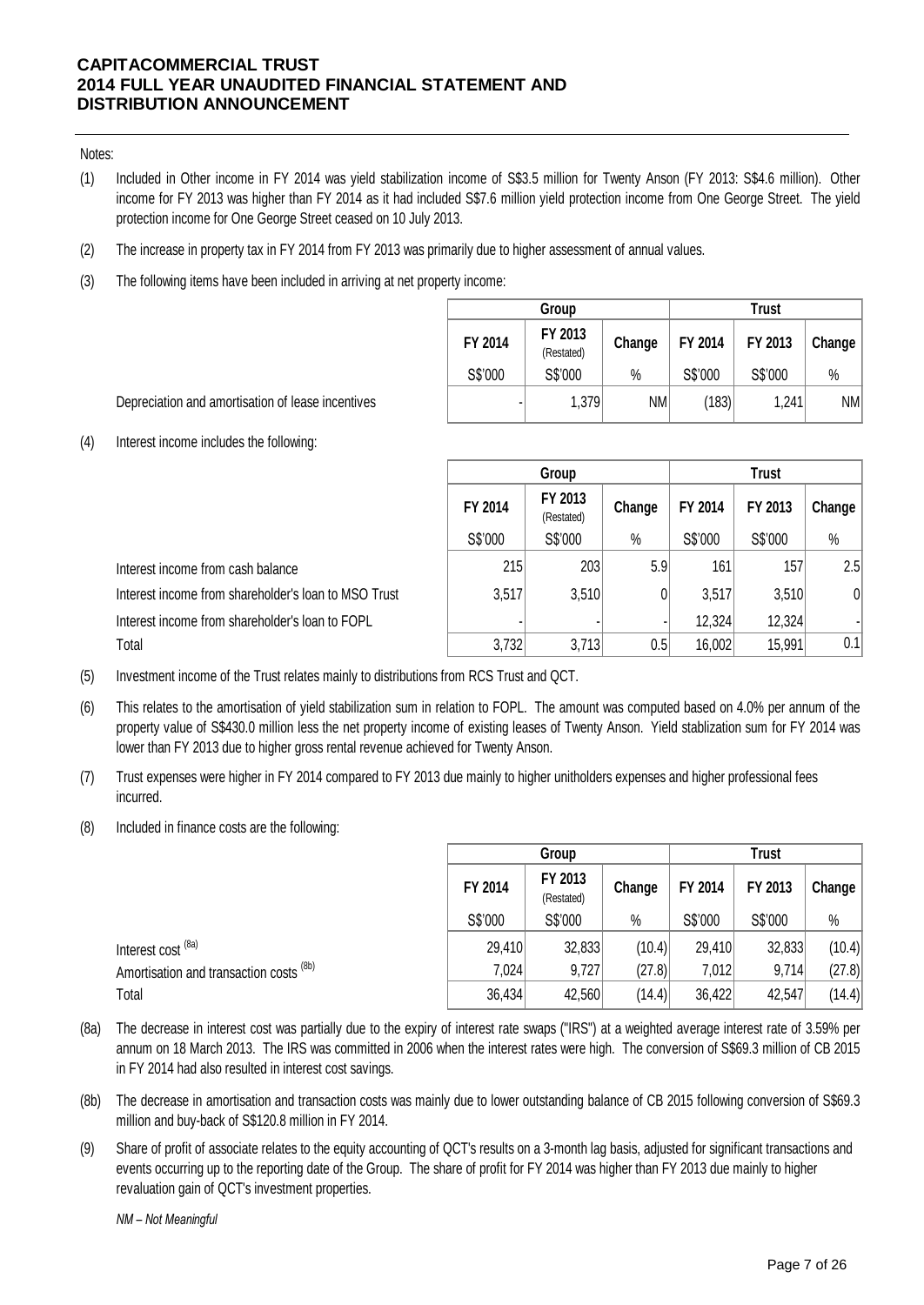(10) Share of results of joint ventures relates to CCT's 60% interest of RCS Trust and CCT's 40% interest of MSO Trust, which are derived as follows:

|                                                                    | Group     |           |        |
|--------------------------------------------------------------------|-----------|-----------|--------|
|                                                                    | FY 2014   | FY 2013   | Change |
|                                                                    | S\$'000   | S\$'000   | $\%$   |
| Gross revenue                                                      | 139,496   | 135,473   | 3.0    |
| Property operating expenses                                        | (37,608)  | (36,058)  | 4.3    |
| Net property income                                                | 101,888   | 99,415    | 2.5    |
| Finance costs                                                      | (21, 047) | (20, 306) | 3.6    |
| Net change in fair value of investment properties                  | 129,371   | 52,770    | NM     |
| Net change in fair value of investment property under construction | 12,160    | 439       | NM     |
| Others                                                             | (9,760)   | (9,231)   | 5.7    |
| Net profit of joint ventures (after tax)                           | 212,612   | 123,087   | 72.7   |

(11) Gain on disposal of available-for-sale unquoted investment relates to the gain realised in relation to the return of surplus assets of MCDF (CCT's 7.4% stake).

- (12) Gain on remeasurement of financial derivatives in FY 2013 relates to the gain on the remeasurement of fair value of IRS for notional principal amount of S\$370.0 million. The IRS had expired on 18 March 2013.
- (13) This relates to the premium for the repurchase of principal amount of S\$120.8 million CB 2015 in FY 2014. The premium does not affect distributable income.
- (14) This relates to the revaluation gains of investment properties.
- (15) Included in the net tax and other adjustments are the following:

|                                                |         | Group                 |        | <b>Trust</b> |         |        |  |
|------------------------------------------------|---------|-----------------------|--------|--------------|---------|--------|--|
|                                                | FY 2014 | FY 2013<br>(Restated) | Change | FY 2014      | FY 2013 | Change |  |
|                                                | S\$'000 | S\$'000               | $\%$   | S\$'000      | S\$'000 | $\%$   |  |
|                                                |         |                       |        |              |         |        |  |
| Asset management fee paid and payable in Units | 3,701   | 3,812                 | (2.9)  | 3,701        | 3,812   | (2.9)  |  |
| Trustee's fees                                 | 620     | 605                   | 2.5    | 620          | 605     | 2.5    |  |
| Amortisation and transaction costs             | 7,024   | 9,727                 | (27.8) | 7,012        | 9,714   | (27.8) |  |
| Net profits from subsidiaries (15a)            | (4,351) | (2,733)               | 59.2   |              |         |        |  |
| Tax-exempt income retained (15b)               |         |                       |        | (3, 422)     | (1,801) | 90.0   |  |
| Other items                                    | 2,145   | 1,775                 | 20.8   | 2,244        | 3,520   | (36.3) |  |
| Total                                          | 9,139   | 13,186                | (30.7) | 10, 155      | 15,850  | (35.9) |  |

(15a) Included in net profits from subsidiaries for FY 2014 were profits from FOPL of S\$4.3 million (FY 2013: S\$3.1 million).

(15b) This relates to tax-exempt income from QCT retained in FY 2014.

- (16) This relates to the distribution of QCT's tax-exempt income.
- (17) This relates mainly to CCT's 60% interest in RCS Trust's taxable income.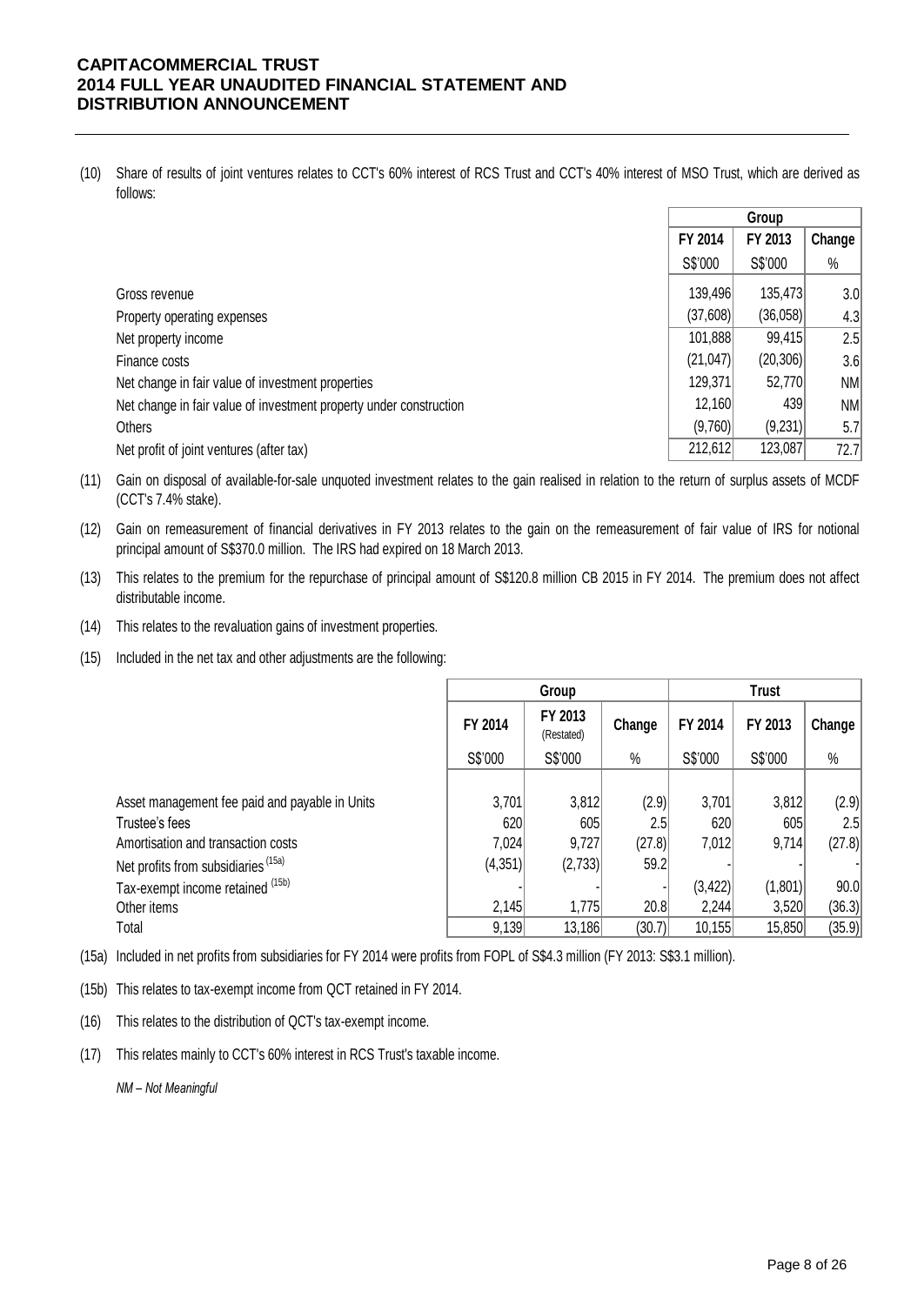### **1(b)(i) Statement of Financial Position as at 31 December 2014 vs 31 December 2013**

|                                          |             | Group       |                            |           | <b>Trust</b> |             |                              |
|------------------------------------------|-------------|-------------|----------------------------|-----------|--------------|-------------|------------------------------|
|                                          | <b>Note</b> | 31 Dec 2014 | 31 Dec 2013<br>(Restated)* | Change    | 31 Dec 2014  | 31 Dec 2013 | Change                       |
|                                          |             | S\$'000     | S\$'000                    | $\%$      | S\$'000      | S\$'000     | $\%$                         |
| Non-current assets                       |             |             |                            |           |              |             |                              |
| Plant and equipment                      |             | 1,453       | 1,480                      | (1.8)     | 1,440        | 1,467       | (1.8)                        |
| Investment properties                    | 1           | 4,882,400   | 4,769,000                  | 2.4       | 4,451,400    | 4,338,000   | 2.6                          |
| <b>Subsidiaries</b>                      | 2           |             |                            |           | 435,576      | 435,576     | 0.0                          |
| Associate                                | 3           | 63,899      | 65,002                     | (1.7)     | 51,479       | 51,479      |                              |
| Joint ventures                           | 4           | 1,427,895   | 1,283,879                  | 11.2      | 984,933      | 971,471     | 1.4                          |
| Intangible asset                         | 5           | 4,822       | 8,334                      | (42.1)    | 4,822        | 8,334       | (42.1)                       |
| Fair value of financial derivatives      | 6           | 1,160       |                            | NM        | 1,160        |             | <b>NM</b>                    |
| <b>Total non-current assets</b>          |             | 6,381,629   | 6,127,695                  | 4.1       | 5,930,810    | 5,806,327   | 2.1                          |
| <b>Current assets</b>                    |             |             |                            |           |              |             |                              |
| Available-for-sale unquoted investment   | 7           |             | 6                          | <b>NM</b> |              | 6           | <b>NM</b>                    |
| Trade and other receivables              |             | 38,345      | 33,716                     | 13.7      | 37,576       | 31,540      | 19.1                         |
| Cash and cash equivalents                |             | 101,085     | 84,064                     | 20.2      | 76,719       | 60,105      | 27.6                         |
| <b>Total current assets</b>              |             | 139,430     | 117,786                    | 18.4      | 114,295      | 91,651      | 24.7                         |
| <b>Total assets</b>                      | 8           | 6,521,059   | 6,245,481                  | 4.4       | 6,045,105    | 5,897,978   | 2.5                          |
| <b>Current liabilities</b>               |             |             |                            |           |              |             |                              |
| Trade and other payables                 |             | 47,355      | 50,899                     | (6.96)    | 39,415       | 38,713      | 1.8                          |
| Current portion of security deposits     |             | 11,437      | 11,964                     | (4.4)     | 10,876       | 9,726       | 11.8                         |
| Interest-bearing liabilities             | 9           | 270,000     |                            | <b>NM</b> | 270,000      |             | <b>NM</b>                    |
| Current tax payable                      |             | 3           | 4                          | (25.0)    |              |             | $\qquad \qquad \blacksquare$ |
| <b>Total current liabilities</b>         |             | 328,795     | 62,867                     | <b>NM</b> | 320,291      | 48,439      | <b>NM</b>                    |
| Non-current liabilities                  |             |             |                            |           |              |             |                              |
| Non-current portion of security deposits |             | 28,300      | 26,333                     | 7.5       | 23,510       | 23,614      | (0.4)                        |
| Interest-bearing liabilities             | 10          | 800,972     | 867,049                    | (7.6)     | 800,972      | 867,049     | (7.6)                        |
| Convertible bonds - liability component  | 11          | 169,206     | 351,276                    | (51.8)    | 169,206      | 351,276     | (51.8)                       |
| Fair value of financial derivatives      | 12          | 40,298      | 25,243                     | 59.6      | 40,298       | 25,243      | 59.6                         |
| <b>Total non-current liabilities</b>     |             | 1,038,776   | 1,269,901                  | (18.2)    | 1,033,986    | 1,267,182   | (18.4)                       |
| <b>Total liabilities</b>                 |             | 1,367,571   | 1,332,768                  | 2.6       | 1,354,277    | 1,315,621   | 2.9                          |
| Net assets                               |             | 5,153,488   | 4,912,713                  | 4.9       | 4,690,828    | 4,582,357   | 2.4                          |
| Unitholders' funds                       |             | 5,153,488   | 4,912,713                  | 4.9       | 4,690,828    | 4,582,357   | 2.4                          |

*\* 31 Dec 2013 has been restated with the adoption of FRS 111 Joint Arrangements (Please refer to paragraph 5). The adoption of FRS 111 has no impact on the net financial position of the Group.*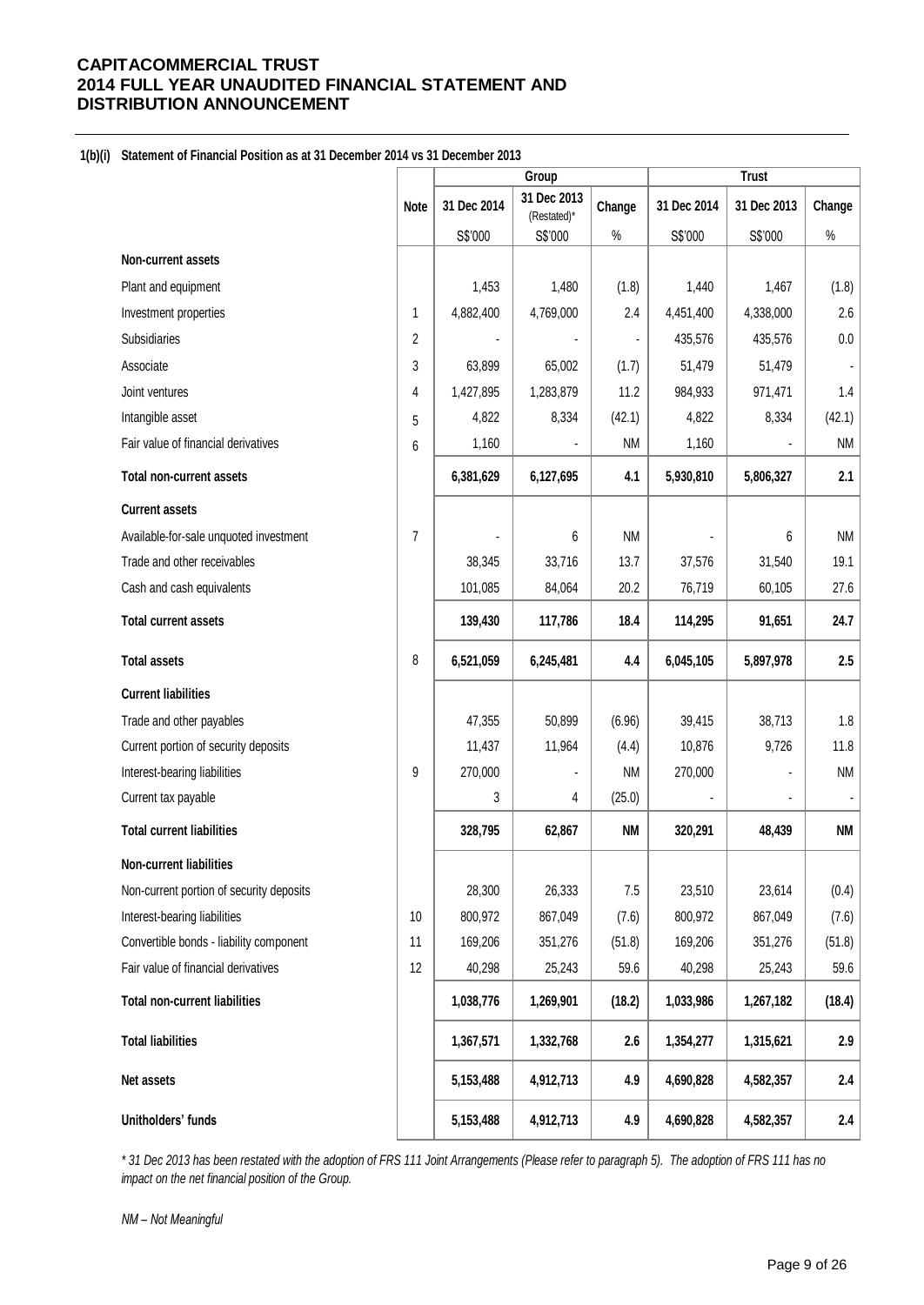#### Notes:

- (1) The increase in the Group's and the Trust's investment properties was mainly due to the increase in property values arising from the valuation as at 31 December 2014.
- (2) This relates to the investments in wholly-owned subsidiaries, CCT MTN Pte. Ltd. of S\$1 and FOPL of S\$435.6 million at the Trust level.
- (3) CCT holds 30% equity interest in Quill Capita Trust ("QCT"), a commercial REIT listed in Malaysia. The investment is currently accounted for as an investment in an associate and constitutes less than 1% of the Group's total assets. In 2014, the manager of QCT announced proposed acquisition of freehold land and commercial development and that the purchase will be satisfied by QCT in the following manner:
	- (a) RM264.0 million by the issuance of 206.25 million new units in QCT at an issue price of RM1.28 per unit; and
	- (b) RM486.0 million in cash, which will be partially settled with issuance of between 55 million and 85 million new units in QCT

QCT has to fulfill the conditions precedent in the sale and purchase agreement by 9 April 2015 for the acquisition to be completed.

Depending on the size of the issuance in relation to the cash portion of the purchase consideration, CCT's equity interest in QCT may reduce from 30% to between 17.2% and 18.0%. CCT may lose significant influence over QCT and would therefore reclassify QCT from an "investment in associate" to "available-for-sale investment". The retained interest in QCT shall be remeasured at fair value and any gain or loss would not have any impact on the distributable income of CCT.

- (4) This relates to 60% interest in RCS Trust and 40% interest in MSO Trust (including the unitholders' loans to MSO Trust).
- (5) This relates primarily to the unamortised yield stabilization sum receivable by the Group for Twenty Anson. The intangible asset is amortised over the yield stabilization period of 3.5 years commencing on 22 March 2012.
- (6) This relates to the fair value of interest rates swaps.
- (7) As at 31 December 2013, this relates to the investment in MCDF. MCDF returned all its capital and surplus assets in cash to CCT in FY 2014 and the company has been dissolved on 15 December 2014.
- (8) Total assets was S\$6,521.1 million as at 31 December 2014 (31 December 2013: S\$6,245.5 million). Total deposited property value, including CCT's 60% interest in RCS Trust and 40% interest in MSO Trust as at 31 December 2014 was S\$7,633.6 million (31 December 2013: S\$7,218.2 million).
- (9) As at 31 December 2014, this relates to the S\$70.0 million and S\$200.0 million fixed rate notes that is maturing in February 2015 and December 2015 respectively. There are available credit facilities to refinance the fixed rate notes.
- (10) Interest-bearing liabilities under non-current liabilities as at 31 December 2014 comprised of:
	- a) Unsecured fixed rate notes totaling S\$50.0 million and JPY16.3 billion (hedged via cross currency swaps to S\$223.3 million); and
		- b) Unsecured bank borrowings of S\$575.0 million.
- (11) This relates to the CB 2017 of S\$175.0 million which was measured at amortised cost.
- (12) This relates to the fair values of cross currency swaps as at 31 December 2014.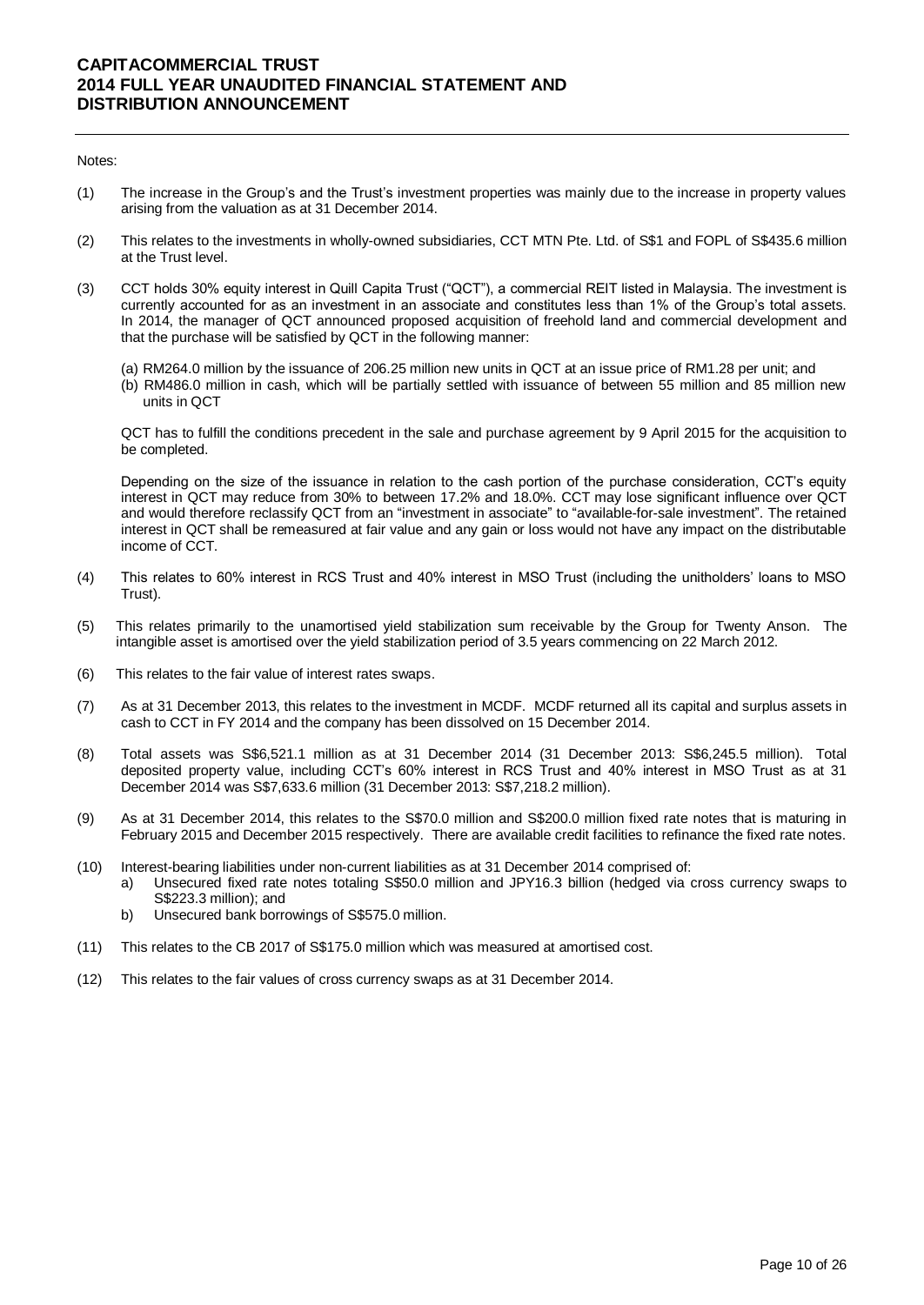### **1(b)(ii) Aggregate amount of borrowings and debt securities**

|                                                 | Group       |                           |           | <b>Trust</b> |             |           |  |
|-------------------------------------------------|-------------|---------------------------|-----------|--------------|-------------|-----------|--|
|                                                 | 31 Dec 2014 | 31 Dec 2013<br>(Restated) | Change    | 31 Dec 2014  | 31 Dec 2013 | Change    |  |
|                                                 | S\$'000     | S\$'000                   | $\%$      | S\$'000      | S\$'000     | $\%$      |  |
| <b>Unsecured borrowings</b>                     |             |                           |           |              |             |           |  |
| Amount repayable after one year                 | 975.769     | 1,227,119                 | (20.5)    | 975,769      | 1,227,119   | (20.5)    |  |
| Less: Unamortised portion of transactions costs | (5, 591)    | (8,794)                   | (36.4)    | (5, 591)     | (8, 794)    | (36.4)    |  |
| Net repayable after one year                    | 970,178     | 1,218,325                 | (20.4)    | 970,178      | 1,218,325   | (20.4)    |  |
| Amount repayable within one year                | 270,000     | ٠                         | <b>NM</b> | 270,000      |             | <b>NM</b> |  |
| <b>Total unsecured borrowings</b>               | 1,240,178   | 1,218,325                 | 1.8       | 1,240,178    | 1,218,325   | 1.8       |  |

*NM - Not Meaningful*

### *For information only*

*CCT's 60% share of RCS Trust's and CCT's 40% share of MSO Trust's aggregate amount of borrowings are as follows:*

|                                                 | For information only |         |        |  |  |
|-------------------------------------------------|----------------------|---------|--------|--|--|
|                                                 | 31 Dec 2014          | Change  |        |  |  |
|                                                 | S\$'000              | S\$'000 | %      |  |  |
| <b>Secured borrowings</b>                       |                      |         |        |  |  |
| Amount repayable after one year                 | 946,000              | 848,200 | 11.5   |  |  |
| Less: Unamortised portion of transactions costs | (3, 477)             | (5,604) | (38.0) |  |  |
| <b>Total</b>                                    | 942,523              | 842,596 | 11.9   |  |  |

*With the adoption of FRS 111, CCT's share of RCS Trust's and MSO Trust's aggregate amount of borrowings are not included under total borrowings in the statement of financial position as at 31 December 2014 and 31 December 2013.*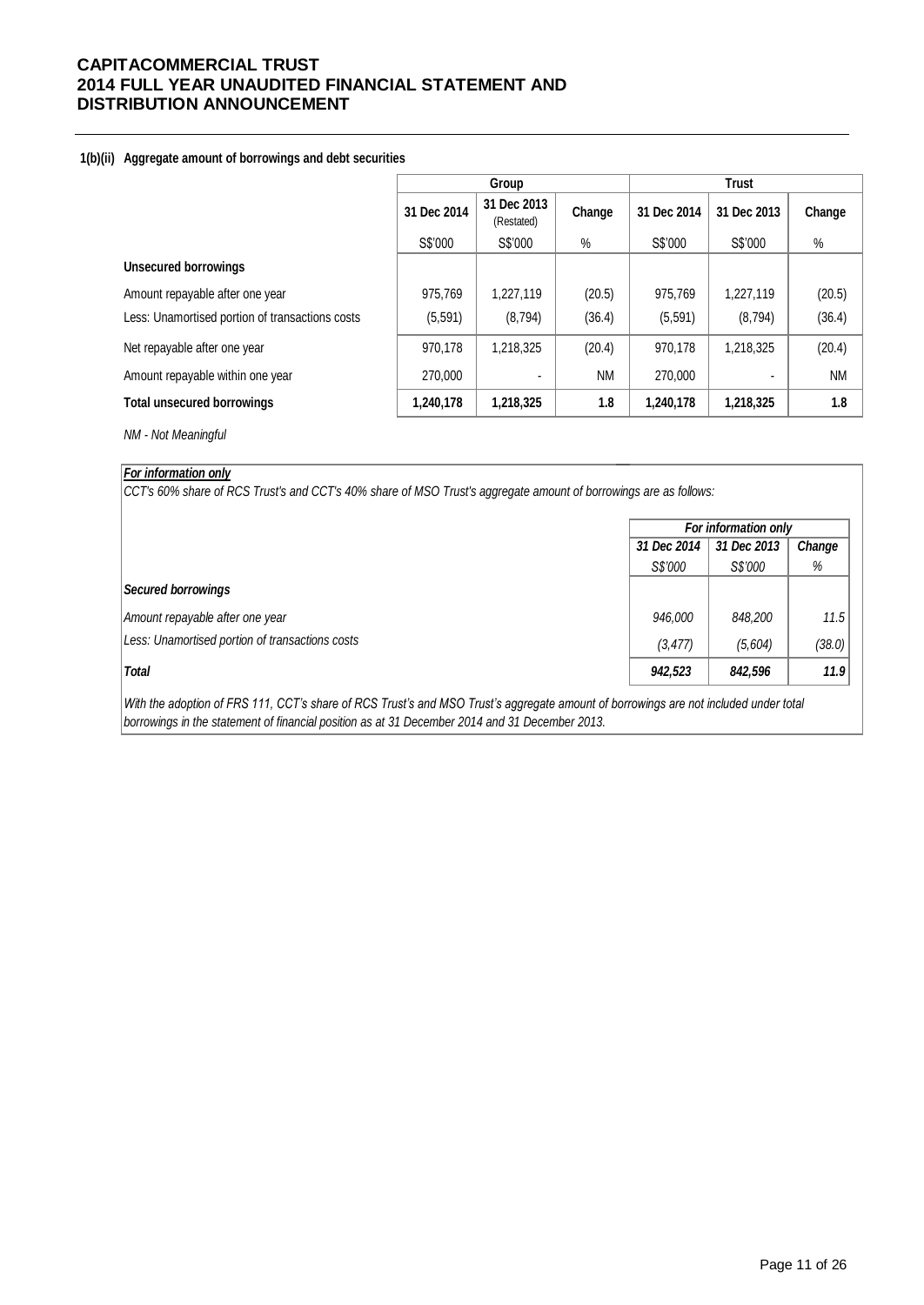**1(c)(i) Statement of Cash Flow (4Q 2014 vs 4Q 2013)** 

|                                                  |                | Group     |                       |
|--------------------------------------------------|----------------|-----------|-----------------------|
|                                                  |                | 4Q 2014   | 4Q 2013<br>(Restated) |
|                                                  | <b>Note</b>    | S\$'000   | S\$'000               |
| <b>Operating activities</b>                      |                |           |                       |
| Total return for the period before tax           |                | 185,123   | 127,847               |
| Adjustments for:                                 |                |           |                       |
| Share of results of associate and joint ventures |                | (119,272) | (55, 161)             |
| Amortisation of lease incentives                 |                | 322       | 291                   |
| Amortisation of intangible asset                 |                | 452       | 1.210                 |
| Depreciation of plant and equipment              |                | 90        | 75                    |
| Finance costs                                    |                | 8,805     | 9,774                 |
| Interest income                                  |                | (952)     | (904)                 |
| Asset management fees paid and payable in Units  |                | 926       | 875                   |
| Net gain in fair value of investment properties  |                | (27, 877) | (37, 370)             |
| Foreign exchange loss                            |                |           | 1                     |
| Operating income before working capital changes  |                | 47,617    | 46,638                |
| <b>Changes in working capital</b>                |                |           |                       |
| Trade and other receivables                      |                | (302)     | (1,703)               |
| Trade and other payables                         |                | (2, 298)  | (504)                 |
| Security deposits                                |                | 1,381     | 783                   |
| Cash generated from operating activities         |                | 46,398    | 45,214                |
| Income tax paid                                  |                |           | (12)                  |
| Net cash from operating activities               |                | 46,398    | 45,202                |
| <b>Investing activities</b>                      |                |           |                       |
| Capital expenditure on investment properties     |                | (6, 181)  | (4, 498)              |
| Purchase of plant and equipment                  |                | (156)     | (454)                 |
| Distributions from associate and joint venture   |                | 20,465    | 19,923                |
| Interest received                                |                | 46        | 19                    |
| Loan to joint venture                            |                | (4,800)   |                       |
| Net cash from investing activities               |                | 9,374     | 14,990                |
| <b>Financing activities</b>                      |                |           |                       |
| Interest paid                                    |                | (8, 232)  | (8,999)               |
| Borrowing transaction costs paid                 |                |           | (3,540)               |
| Distribution to unitholders                      | 1              | (6, 292)  | (5,958)               |
| Redemption of convertible bonds                  | $\overline{2}$ | (250)     |                       |
| Repayment of interest-bearing liabilities        | 3              | (75,000)  |                       |
| Proceeds from interest-bearing liabilities       | $\overline{4}$ | 80,000    |                       |
| Net cash used in financing activities            |                | (9, 774)  | (18, 497)             |
| Net increase in cash and cash equivalents        |                | 45,998    | 41,695                |
| Cash and cash equivalents at beginning of period |                | 55,087    | 42,369                |
| Cash and cash equivalents at end of period       |                | 101,085   | 84,064                |

Notes:

(1) This relates to the tax withheld for 1H 2014 distribution which was paid to the Inland Revenue Authority of Singapore on behalf of unitholders in 4Q 2014.

(2) This relates to the redemption of the remaining outstanding balance of CB 2015 at 100% of its principal amount.

(3) This relates to the repayment of CCT's bank borrowings.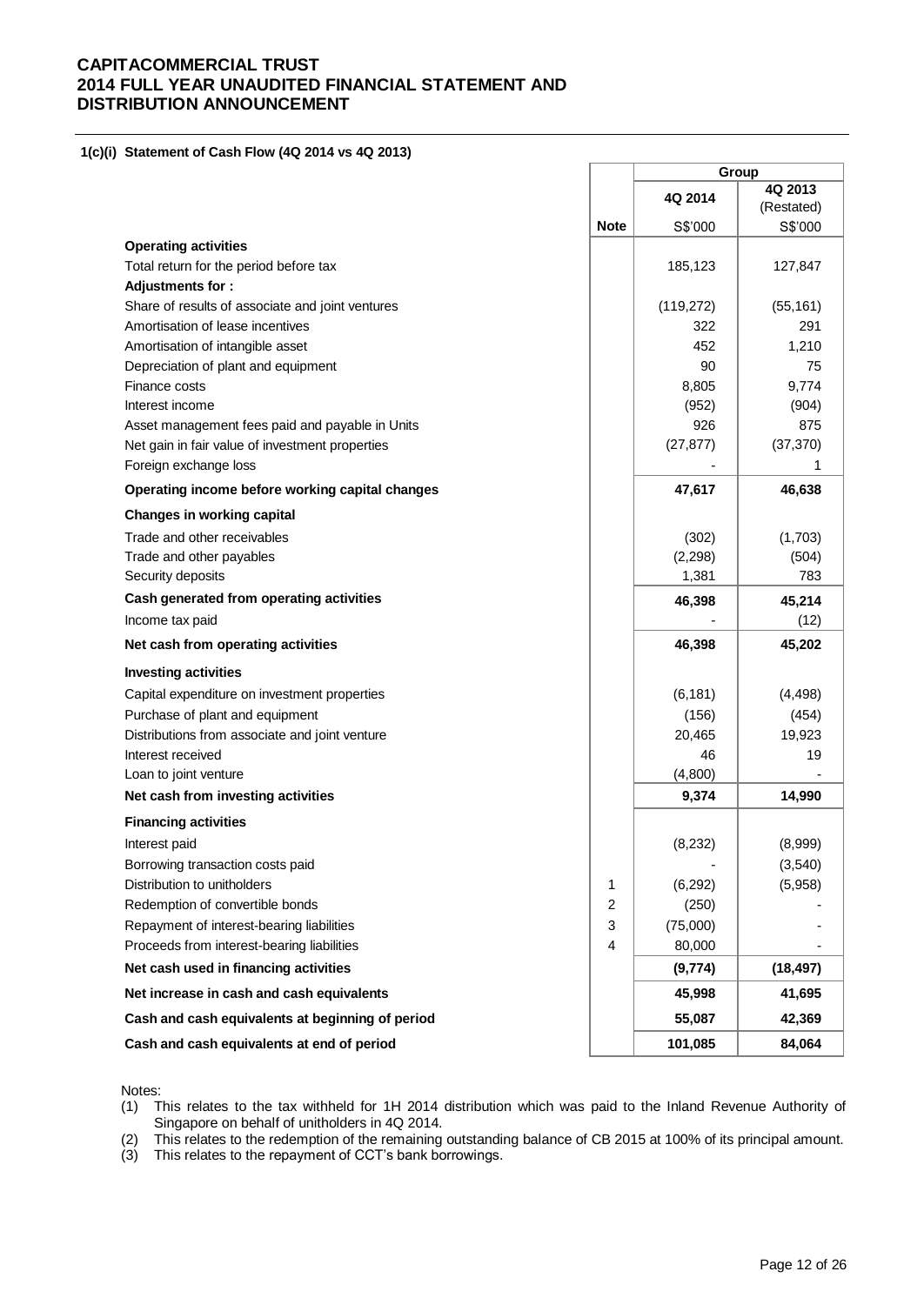- (4) This relates to the following:
	- a) CCT's issuance of JPY6.3 billion floating rate notes due 2021 pursuant to the S\$2.0 billion Multicurrency Medium Term Note Programme. The JPY6.3 billion proceeds has been hedged via cross currency interest rate swaps to notional principal amount of S\$75.0 million million at fixed interest rate of 2.95% per annum; and
	- b) CCT's drawdown of S\$5.0 million from its unsecured bank facilities.

#### **1(c)(ii) Statement of Cash Flow (FY 2014 vs FY 2013)**

|                                                                                      |             | Group      |            |
|--------------------------------------------------------------------------------------|-------------|------------|------------|
|                                                                                      | <b>Note</b> | FY 2014    | FY 2013    |
|                                                                                      |             |            | (Restated) |
|                                                                                      |             | S\$'000    | S\$'000    |
| <b>Operating activities</b>                                                          |             |            |            |
| Total return for the year before tax                                                 |             | 448,885    | 374,606    |
| Adjustments for:                                                                     |             |            |            |
| Share of results of associate and joint ventures                                     |             | (217, 357) | (127, 442) |
| Amortisation of lease incentives                                                     |             | (330)      | 1,160      |
| Amortisation of intangible asset                                                     |             | 3,512      | 4,579      |
| Finance costs                                                                        |             | 36,434     | 42,560     |
| Depreciation of plant and equipment                                                  |             | 330        | 219        |
| Interest income                                                                      |             | (3,732)    | (3,713)    |
| Gain on remeasurement of financial derivatives                                       |             |            | (2,519)    |
| Premium on repurchase of convertible bonds                                           |             | 2,713      |            |
| Asset management fees paid and payable in Units                                      |             | 3,701      | 3,812      |
| Net gain in fair value of investment properties                                      |             | (81, 219)  | (106, 162) |
| Gain on disposal of available-for-sale unquoted investment                           |             | (226)      |            |
| Foreign exchange loss                                                                |             | 375        | 375        |
| Operating income before working capital changes                                      |             | 193,086    | 187,475    |
| <b>Changes in working capital</b>                                                    |             |            |            |
| Trade and other receivables                                                          |             | (201)      | 6,910      |
| Trade and other payables                                                             |             | (5, 815)   | (5,825)    |
| Security deposits                                                                    |             | 1,439      | 6,593      |
| Cash generated from operations                                                       |             | 188,509    | 195,153    |
| Income tax paid                                                                      |             | (4)        | (114)      |
| Net cash generated from operating activities                                         |             | 188,505    | 195,039    |
| <b>Investing activities</b>                                                          |             |            |            |
| Capital expenditure on investment properties                                         |             | (29, 817)  | (21, 370)  |
| Purchase of plant and equipment                                                      |             | (259)      | (955)      |
| Capital redemption and return of cash from available-for-sale unquoted<br>investment |             | 232        |            |
| Distributions from associate & joint venture                                         |             | 86,146     | 82,649     |
| Interest received                                                                    |             | 200        | 203        |
| Loan to joint venture                                                                |             | (4,800)    |            |
| Net cash from investing activities                                                   |             | 51,702     | 60,527     |
| <b>Financing activities</b>                                                          |             |            |            |
| Interest paid                                                                        |             | (30, 673)  | (33, 833)  |
| Borrowing transaction costs paid                                                     |             | (12)       | (4, 722)   |
| Distribution to unitholders                                                          |             | (242, 766) | (231, 272) |
| Repurchase and redemption of convertible bonds                                       | 1           | (169, 735) |            |
| Repayment of interest-bearing liabilities                                            | 2           | (75,000)   | (50,000)   |
| Proceeds from interest-bearing liabilities                                           | 3           | 295,000    | 30,000     |
| Net cash used in financing activities                                                |             | (223, 186) | (289, 827) |
| Net increase / (decrease) in cash and cash equivalents                               |             | 17,021     | (34, 261)  |
| Cash and cash equivalents at beginning of the year                                   |             | 84,064     | 118,325    |
| Cash and cash equivalents at end of the year                                         |             | 101,085    | 84,064     |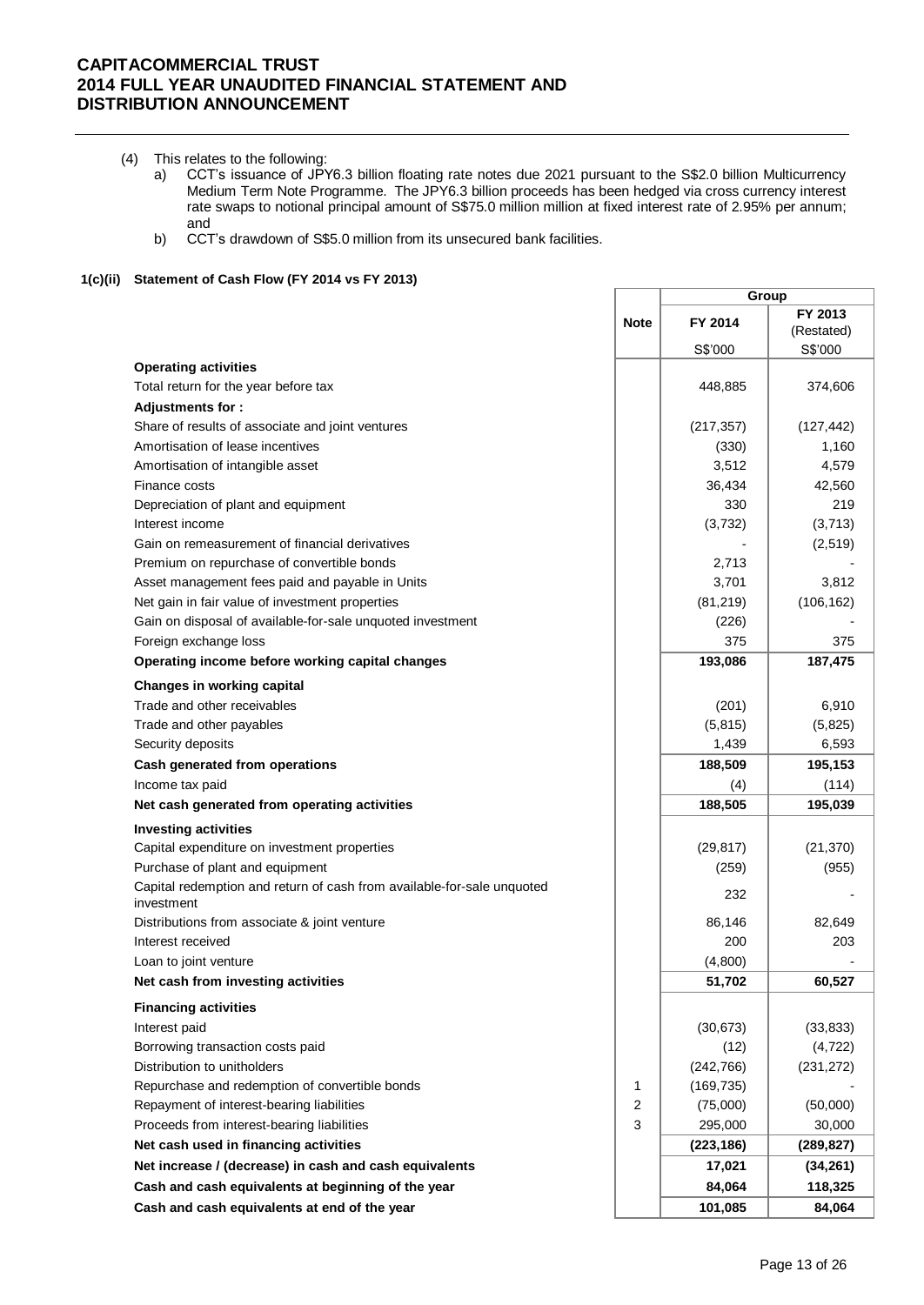#### Notes:

- (1) This relates to the repurchase and redemption of principal amount of S\$120.8 million and S\$0.3 million of CB 2015 respectively.
- (2) This relates to the repayment of CCT's bank borrowings.
- (3) This relates to the following:
	- a) CCT's issuance of JPY6.3 billion floating rate notes due 2021 pursuant to the S\$2.0 billion Multicurrency Medium Term Note Programme. The JPY6.3 billion proceeds has been hedged via cross currency interest rate swaps to notional principal amount of S\$75.0 million at fixed interest rate of 2.95% per annum;
	- b) CCT's issuance of S\$50.0 million 2.98% fixed rate notes due 2021 pursuant to the S\$2.0 billion Multicurrency Medium Term Note Programme; and.
	- c) CCT's draw down of S\$170.0 million from its unsecured bank facilities.

#### **1(d)(i) Statement of movement in unitholders' funds (4Q 2014 vs 4Q 2013)**

|                                                                                |             | Group     |           | <b>Trust</b> |           |  |
|--------------------------------------------------------------------------------|-------------|-----------|-----------|--------------|-----------|--|
|                                                                                | <b>Note</b> | 4Q 2014   | 4Q 2013   | 4Q 2014      | 4Q 2013   |  |
|                                                                                |             | S\$'000   | S\$'000   | S\$'000      | S\$'000   |  |
| Net assets at beginning of period                                              |             | 4,958,165 | 4,782,655 | 4,589,897    | 4,487,230 |  |
| <b>Operations</b>                                                              |             |           |           |              |           |  |
| Net increase in net assets resulting from operations                           |             | 185,122   | 127,831   | 88,096       | 92,912    |  |
| Unitholders' transactions                                                      |             |           |           |              |           |  |
| Creation of new units:                                                         |             |           |           |              |           |  |
| - Asset management fee paid in Units                                           |             | 3,120     | 2,969     | 3,120        | 2,969     |  |
| - Conversion of convertible bonds                                              |             | 5,412     |           | 5,412        |           |  |
| Net increase in net assets resulting from<br>unitholders' transactions         |             | 8,532     | 2,969     | 8,532        | 2,969     |  |
| <b>Movement in reserves</b>                                                    |             |           |           |              |           |  |
| <b>Translation reserves</b>                                                    | 1           | (3, 340)  | 542       |              |           |  |
| Capital reserves                                                               | 2           | 36,650    |           | 36,650       |           |  |
| Hedging reserves                                                               | 3           | 5,470     | (1, 284)  | 4,773        | (754)     |  |
| Revenue reserves                                                               | 4           | (37, 111) |           | (37, 120)    |           |  |
| Net increase / (decrease) in net assets resulting<br>from movement in reserves |             | 1,669     | (742)     | 4,303        | (754)     |  |
| Total increase in net assets                                                   |             | 195,323   | 130,058   | 100,931      | 95,127    |  |
| Net assets at end of period                                                    |             | 5,153,488 | 4,912,713 | 4,690,828    | 4,582,357 |  |

Notes**:** 

(1) This relates to the foreign exchange movement in translating CCT's 30% interest in QCT.

(2) The movement in capital reserves relates to the option value of principal amount of S\$5.0 million CB 2015 that were converted into Units and the transfer to revenue reserve in respect of the option value of CB 2015.

(3) The movement in hedging reserves for the Trust relates to the fair value changes of the cross currency and interest rate swaps and the revaluation of JPY notes. Included in movement for the Group was the Group's 40% share of MSO Trust's movement in hedging reserves.

(4) This relates to the transfer from capital reserves in respect of the option value of CB 2015.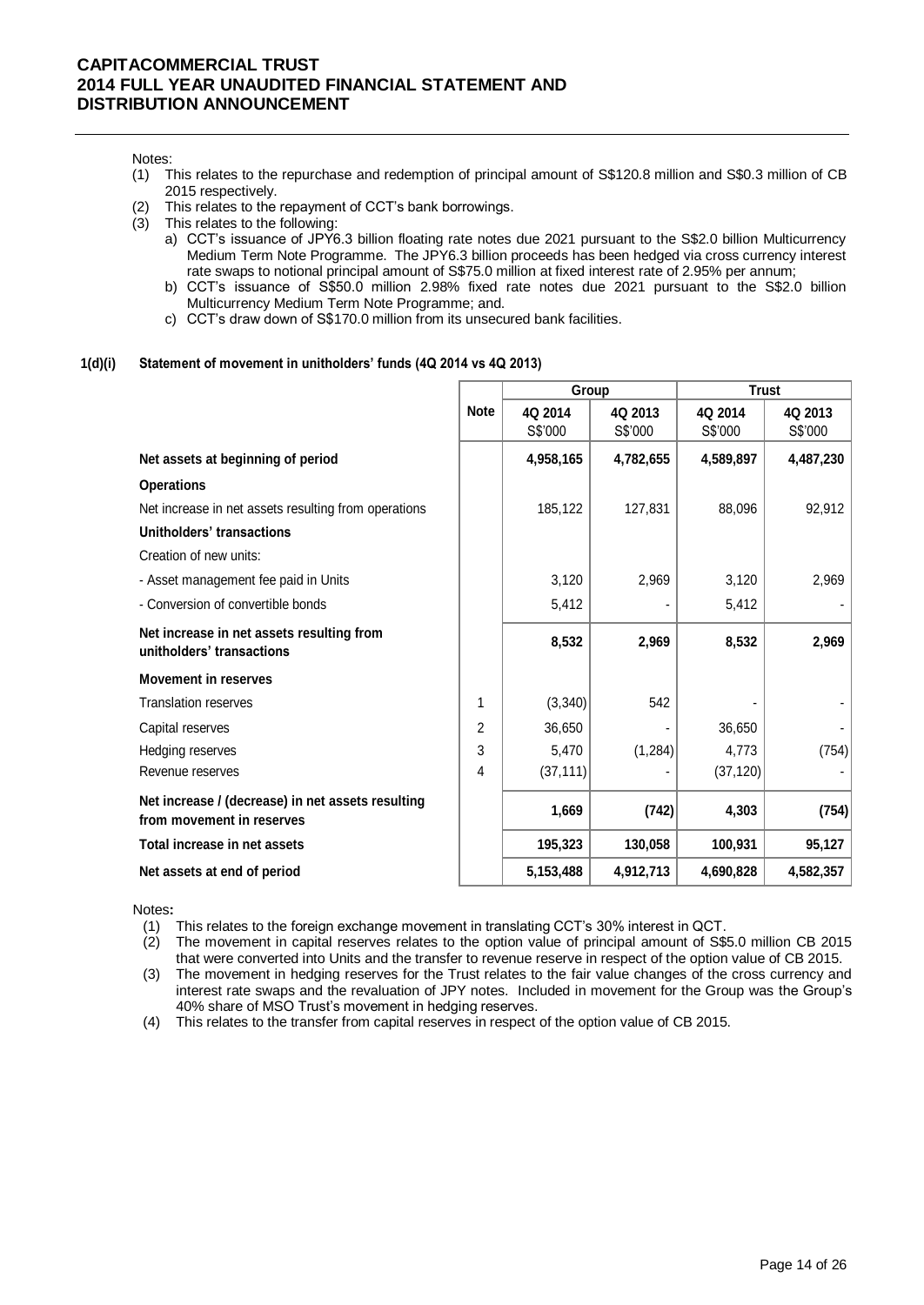### **1(d)(ii) Statement of changes in unitholders' funds (FY 2014 vs FY 2013)**

|                                                                                |                | Group      |            | <b>Trust</b> |            |  |
|--------------------------------------------------------------------------------|----------------|------------|------------|--------------|------------|--|
|                                                                                | <b>Note</b>    | FY 2014    | FY 2013    | FY 2014      | FY 2013    |  |
|                                                                                |                | S\$'000    | S\$'000    | S\$'000      | S\$'000    |  |
| Balance as at beginning of the year                                            |                | 4,912,713  | 4,714,653  | 4,582,357    | 4,430,039  |  |
| <b>Operations</b>                                                              |                |            |            |              |            |  |
| Net increase in net assets resulting from operations                           |                | 448,882    | 374,590    | 315,758      | 327,226    |  |
| Unitholders' transactions                                                      |                |            |            |              |            |  |
| Creation of new units:                                                         |                |            |            |              |            |  |
| - Asset management fee paid in Units                                           |                | 12.312     | 12,373     | 12,312       | 12,373     |  |
| - Conversion of convertible bonds                                              |                | 74,304     | 35,851     | 74,304       | 35,851     |  |
| Distributions to unitholders                                                   |                | (242, 766) | (231, 272) | (242, 766)   | (231, 272) |  |
| Net decrease in net assets resulting from<br>unitholders' transactions         |                | (156, 150) | (183, 048) | (156, 150)   | (183, 048) |  |
| <b>Movement in reserves</b>                                                    |                |            |            |              |            |  |
| <b>Translation reserve</b>                                                     | 1              | (2,013)    | (2,000)    |              |            |  |
| Capital reserves                                                               | $\overline{2}$ | (17, 869)  | (3,210)    | (17, 869)    | (3,210)    |  |
| Hedging reserves                                                               | 3              | 5,036      | 11,728     | 3,852        | 11,350     |  |
| Revenue reserves                                                               | 4              | (37, 111)  |            | (37, 120)    |            |  |
| Net (decrease) / increase in net assets resulting<br>from movement in reserves |                | (51, 957)  | 6,518      | (51, 137)    | 8,140      |  |
| Total increase in net assets                                                   |                | 240,775    | 198,060    | 108,471      | 152,318    |  |
| Balance as at end of the year                                                  |                | 5,153,488  | 4,912,713  | 4,690,828    | 4,582,357  |  |

Notes:

- (1) This relates to the foreign exchange movement in translating CCT's 30% interest in QCT.
- (2) The movement in capital reserves for the Trust and the Group relates to the option value of principal amount of S\$69.3 million CB 2015 that were converted into Units and the principal amount of S\$120.8 million CB 2015 that were repurchased and also the transfer to revenue reserve in respect of the option value of CB 2015.
- (3) The movement in hedging reserves for the Trust relates to the fair value changes of the cross currency and interest rate swaps and the revaluation of JPY notes. Included in movement for the Group was the Group's share of MSO Trust's movement in hedging reserves.
- (4) This relates to the transfer from capital reserves in respect of the option value of CB 2015.

#### **Convertible Bonds**

CCT has the following Convertible Bonds outstanding as at 31 December 2014:

| <b>Principal Amount Outstanding</b>              | <b>Maturity Date</b> | <b>Conversion Price</b><br>per Unit as at<br>31 December 2014 |  |
|--------------------------------------------------|----------------------|---------------------------------------------------------------|--|
| <b>CB 2017</b><br>S\$175.0 million 2.5 per cent. | 12 September 2017    | 1.5865                                                        |  |

Assuming all the Convertible Bonds are fully converted based on the conversion price, the number of new units to be issued would be 110,305,704, representing 3.7% of the total number of CCT units in issue as at 31 December 2014 (2,944,849,310 Units). In comparison, this is against 261,119,950 Units (outstanding principal amount of S\$190.3 million of convertible bonds due 2015 at the conversion price of \$1.2324 per unit and outstanding principal amount of S\$175.0 million of CB 2017 at the conversion price of S\$1.6394 as at 31 December 2013), representing 9.1% of the total number of CCT units in issue as at 31 December 2013 (2,878,774,346 Units).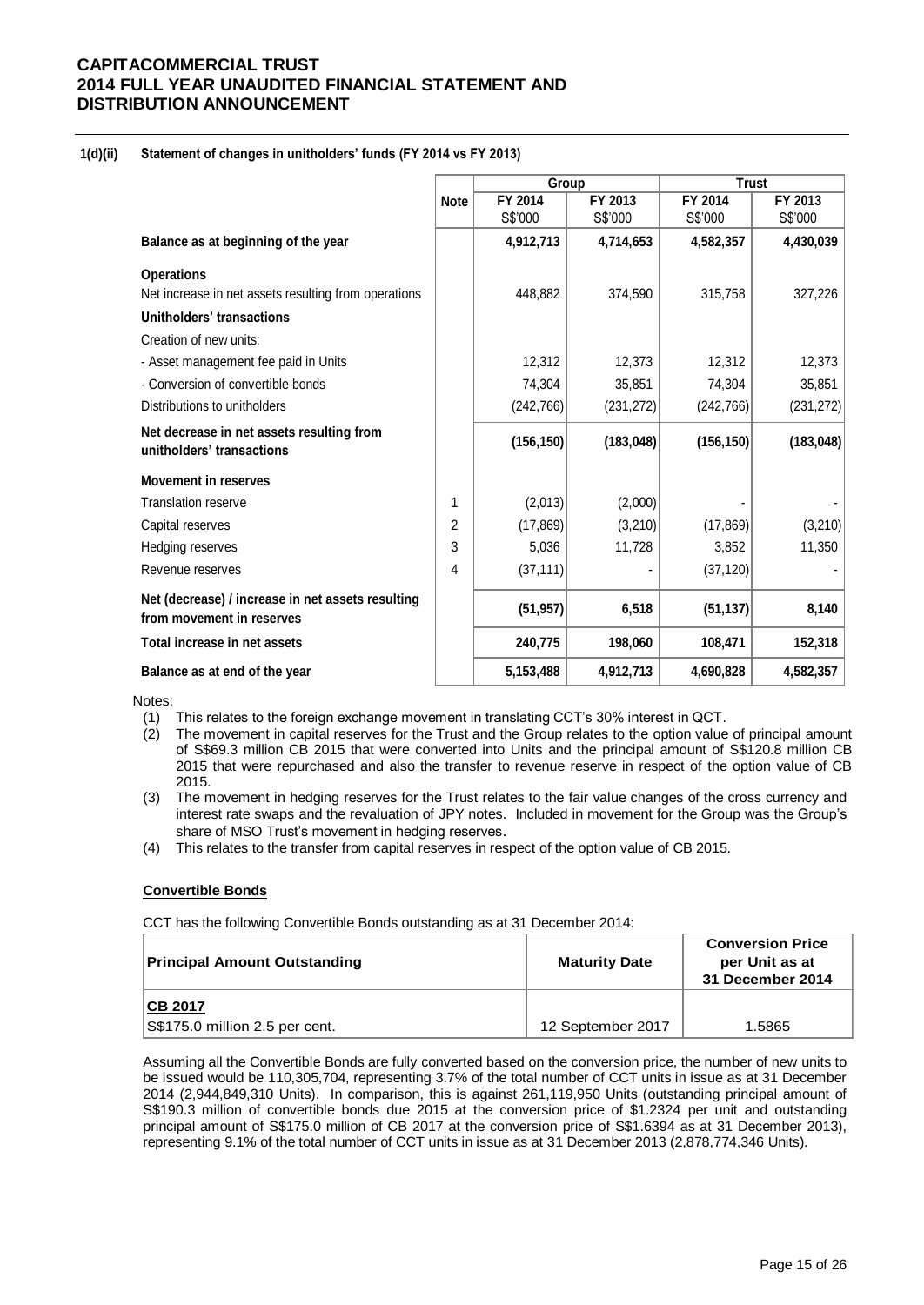### **1(e)(i) Details of any change in the units (4Q 2014 vs 4Q 2013)**

|                                                                                                                                                     | <b>Group and Trust</b> |                  |  |
|-----------------------------------------------------------------------------------------------------------------------------------------------------|------------------------|------------------|--|
|                                                                                                                                                     | 4Q 2014<br>Units       | 4Q 2013<br>Units |  |
| Units in issue as at beginning of period                                                                                                            | 2,938,710,888          | 2,876,745,671    |  |
| Issue of new Units:<br>- in settlement of the asset management fee in relation<br>to CCT's 60% interest in Raffles City Singapore through RCS Trust | 1,363,626              | 1,444,495        |  |
| - in settlement of the asset management fees in relation<br>to Wilkie Edge and One George Street                                                    | 582,276                | 584,180          |  |
| - conversion of convertible bonds                                                                                                                   | 4,192,520              |                  |  |
| Units in issue as at end of period                                                                                                                  | 2,944,849,310          | 2,878,774,346    |  |

### **1(e)(ii) Details of any change in the units (FY 2014 vs FY 2013)**

|                                                                                                                                                     | <b>Group and Trust</b> |                         |
|-----------------------------------------------------------------------------------------------------------------------------------------------------|------------------------|-------------------------|
|                                                                                                                                                     | FY 2014<br>Units       | FY 2013<br><b>Units</b> |
| Units in issue as at beginning of year                                                                                                              | 2,878,774,346          | 2,842,956,284           |
| Issue of new Units:<br>- in settlement of the asset management fee in relation<br>to CCT's 60% interest in Raffles City Singapore through RCS Trust | 5,636,310              | 5,443,506               |
| - in settlement of the asset management fees in relation<br>to Wilkie Edge and One George Street                                                    | 2,372,249              | 2,588,767               |
| . conversion of convertible bonds                                                                                                                   | 58,066,405             | 27,785,789              |
| Units in issue as at end of year                                                                                                                    | 2,944,849,310          | 2,878,774,346           |

### **2 Whether the figures have been audited, or reviewed and in accordance with which standard (e.g. The Singapore Standard on Auditing 910 (Engagement to Review Financial Statements), or an equivalent standard)**

The figures have not been audited nor reviewed by our auditors.

#### **3 Where the figures have been audited or reviewed, the auditor's report (including any qualifications or emphasis of matter)**

Not applicable.

#### **4 Whether the same accounting policies and methods of computation as in the issuer's most recent audited annual financial statements have been complied**

Except as disclosed in paragraph 5 below, the Group has applied the same accounting policies and methods of computation in the preparation of the financial statements for the current reporting period compared with the audited financial statements for the year ended 31 December 2013.

#### **5 If there are any changes in the accounting policies and methods of computation, including any required by an accounting standard, what has changed, as well as the reasons for, and the effect of, the change**

The Group adopted a number of new standards, amendments to standards and interpretations that are effective for annual periods beginning on 1 January 2014. Other than the adoption of FRS 111 Joint Arrangements, the adoption of other new standards, amendments to standards and interpretations did not result in any significant impact on the financial statements of the Group.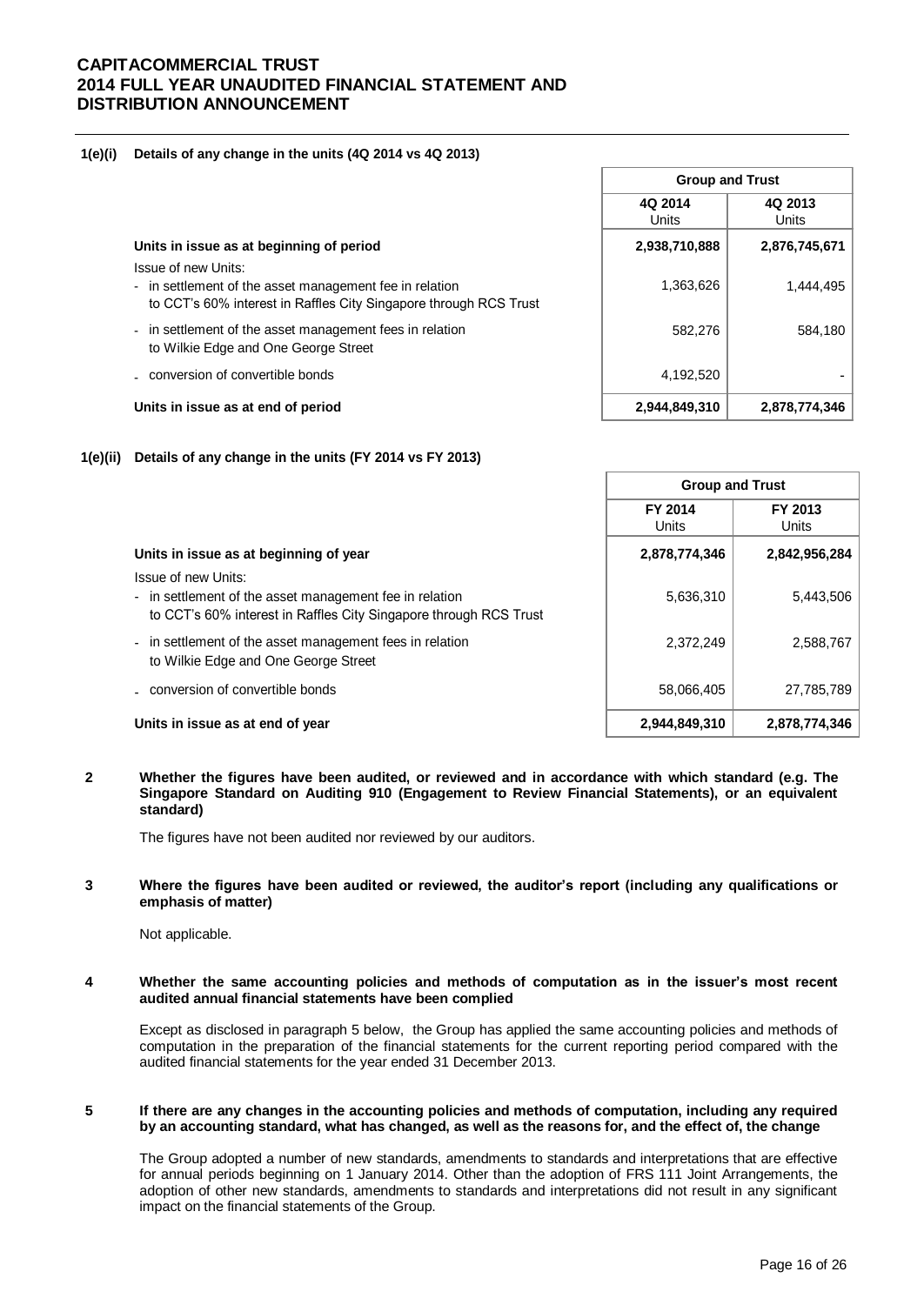Under FRS 111, interests in joint ventures are accounted for using the equity method whilst interests in operations are accounted for using the applicable FRSs relating to the underlying assets, liabilities, income and expense items arising from the joint operations.

The Group has two investments under joint arrangements, which were accounted for in prior years as jointlycontrolled entities using the proportionate consolidation method. With the adoption of FRS 111 effective 1 January 2014, the Group has re-evaluated its involvement in these joint arrangements and determined that the parties in these joint arrangements have rights to the net assets of the joint arrangements. Accordingly, these joint arrangements have been classified as joint ventures under FRS 111 and are accounted for using the equity method. As a result, income and expense items from RCS Trust and MSO Trust are now included as share of results from joint ventures instead of as income and expenses of the Group.

The adoption of FRS 111 has no financial effect on the net financial position, total return or distributable income of the Group and the Trust. FRS 111 is applied retrospectively and the effects arising from the adoption of FRS 111 are summarised below:

Г

#### **5a) Statement of Financial Position**

|                                          |            | Group as at 31 Dec 2013 |                 |  |  |
|------------------------------------------|------------|-------------------------|-----------------|--|--|
|                                          | Previously | <b>FRS 111</b>          |                 |  |  |
|                                          | stated     | adjustments             | <b>Restated</b> |  |  |
|                                          | S\$'000    | S\$'000                 | S\$'000         |  |  |
| <b>Non-current assets</b>                |            |                         |                 |  |  |
| Plant and equipment                      | 1,955      | (475)                   | 1,480           |  |  |
| Investment properties                    | 6,579,800  | (1,810,800)             | 4,769,000       |  |  |
| Investment property under construction   | 380,025    | (380, 025)              |                 |  |  |
| Associate                                | 65,002     |                         | 65,002          |  |  |
| Joint ventures                           | 64,800     | 1,219,079               | 1,283,879       |  |  |
| Intangible asset                         | 8,334      |                         | 8,334           |  |  |
| <b>Total non-current assets</b>          | 7,099,916  | (972, 221)              | 6,127,695       |  |  |
| <b>Current assets</b>                    |            |                         |                 |  |  |
| Available-for-sale unquoted investment   | 6          |                         | 6               |  |  |
| Trade and other receivables              | 14,725     | 18,991                  | 33,716          |  |  |
| Cash and cash equivalents                | 103,593    | (19, 529)               | 84,064          |  |  |
| <b>Total current assets</b>              | 118,324    | (538)                   | 117,786         |  |  |
| <b>Total assets</b>                      | 7,218,240  | (972, 759)              | 6,245,481       |  |  |
| <b>Current liabilities</b>               |            |                         |                 |  |  |
| Trade and other payables                 | 97,454     | (46, 555)               | 50,899          |  |  |
| Current portion of security deposits     | 18,088     | (6, 124)                | 11,964          |  |  |
| Current tax payable                      |            |                         |                 |  |  |
| <b>Total current liabilities</b>         | 115,546    | (52, 679)               | 62,867          |  |  |
| <b>Non-current liabilities</b>           |            |                         |                 |  |  |
| Non-current portion of security deposits | 37,738     | (11, 405)               | 26,333          |  |  |
| Interest-bearing liabilities             | 1,709,644  | (842, 595)              | 867,049         |  |  |
| Loans from joint venture partners        | 64,800     | (64, 800)               |                 |  |  |
| Convertible bonds - liability component  | 351,276    |                         | 351,276         |  |  |
| Fair value of financial derivatives      | 26,523     | (1, 280)                | 25,243          |  |  |
| <b>Total non-current liabilities</b>     | 2,189,981  | (920, 080)              | 1,269,901       |  |  |
| <b>Total liabilities</b>                 | 2,305,527  | (972, 759)              | 1,332,768       |  |  |
| <b>Net assets</b>                        | 4,912,713  |                         | 4,912,713       |  |  |
| Unitholders' funds                       | 4,912,713  |                         | 4,912,713       |  |  |

٦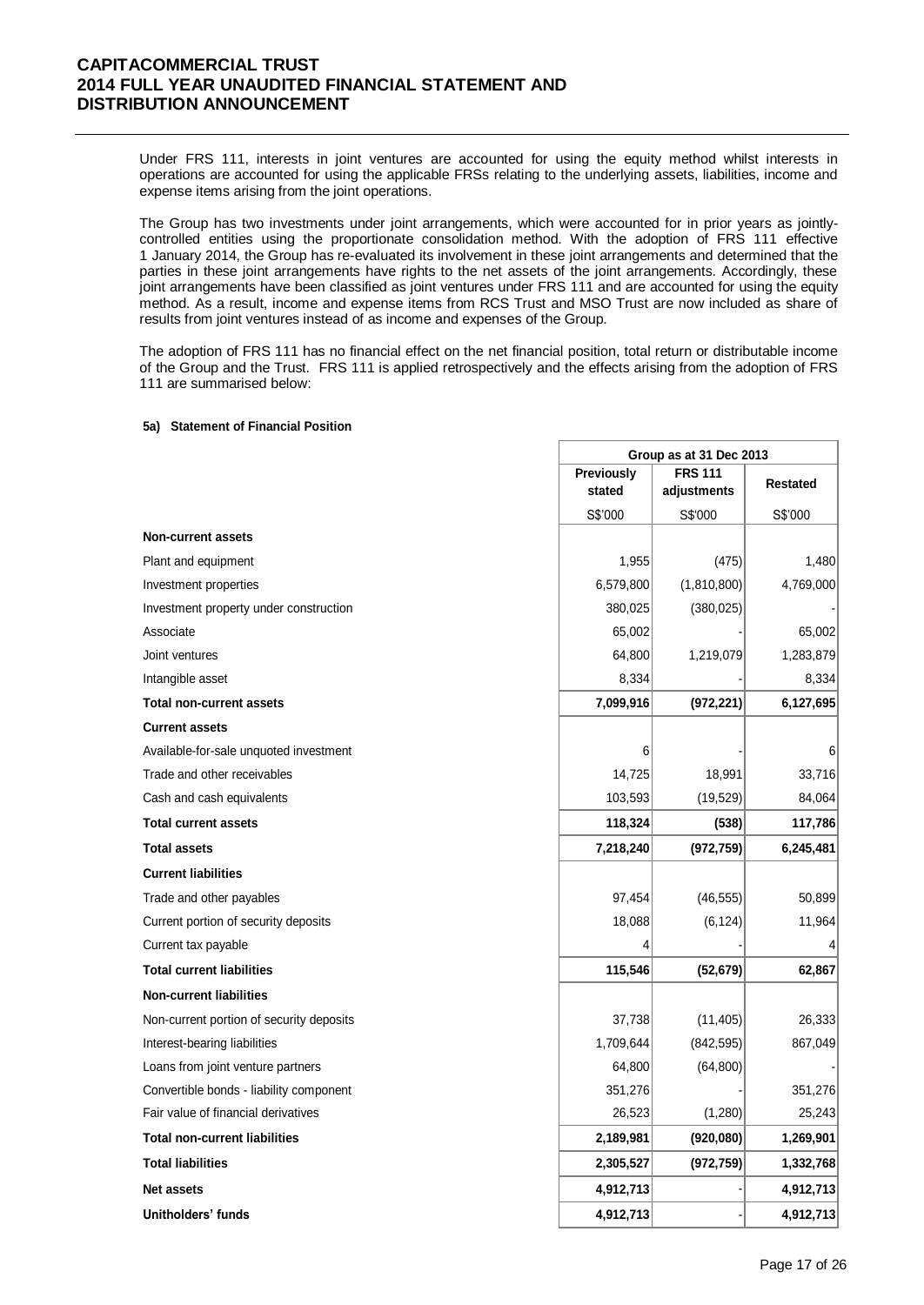**5b) Statement of Total Return & Distribution Statement**

|                                                                                               | Group FY 2013 |                |                 |  |
|-----------------------------------------------------------------------------------------------|---------------|----------------|-----------------|--|
| <b>Statement of Total Return</b>                                                              | Previously    | <b>FRS 111</b> | <b>Restated</b> |  |
|                                                                                               | stated        | adjustments    |                 |  |
|                                                                                               | S\$'000       | S\$'000        | S\$'000         |  |
| <b>Gross revenue</b>                                                                          | 386,936       | (135, 473)     | 251,463         |  |
| <b>Property operating expenses</b>                                                            | (90, 400)     | 36,058         | (54, 342)       |  |
| Net property income                                                                           | 296,536       | (99, 415)      | 197,121         |  |
| Interest income                                                                               | 2,340         | 1,373          | 3,713           |  |
| Amortisation of intangible asset                                                              | (4, 579)      |                | (4, 579)        |  |
| Asset management fees:                                                                        |               |                |                 |  |
| - Base fees                                                                                   | (9,596)       | 4,822          | (4, 774)        |  |
| - Performance fees                                                                            | (11, 867)     | 3,985          | (7, 882)        |  |
| <b>Trust expenses</b>                                                                         | (3,009)       | 453            | (2, 556)        |  |
| Finance costs                                                                                 | (61, 462)     | 18,902         | (42, 560)       |  |
| Net income before share of results of associate<br>and joint ventures                         | 208,363       | (69, 880)      | 138,483         |  |
| Share of results of associate                                                                 | 4,355         |                | 4,355           |  |
| Share of results of joint ventures                                                            |               | 123,087        | 123,087         |  |
| Net income                                                                                    | 212,718       | 53,207         | 265,925         |  |
| Gain on remeasurement of financial derivatives                                                | 2,519         |                | 2,519           |  |
| Net gain in fair value of investment properties and<br>investment property under construction | 159,371       | (53, 209)      | 106,162         |  |
| Total return for the period before tax                                                        | 374,608       | (2)            | 374,606         |  |
| Tax expense                                                                                   | (18)          | $\overline{c}$ | (16)            |  |
| Total return for the period after tax                                                         | 374,590       |                | 374,590         |  |
| <b>Distribution Statement</b>                                                                 |               |                |                 |  |
| Net income before share of results of associate and<br>joint ventures                         | 208,363       | (69, 880)      | 138,483         |  |
| Net tax and other adjustments                                                                 | 24,205        | (11, 019)      | 13,186          |  |
| Tax-exempt income distribution                                                                | 1,667         |                | 1,667           |  |
| Distribution from joint venture                                                               |               | 80,899         | 80,899          |  |
| Distributable income to unitholders                                                           | 234,235       |                | 234,235         |  |

Ì.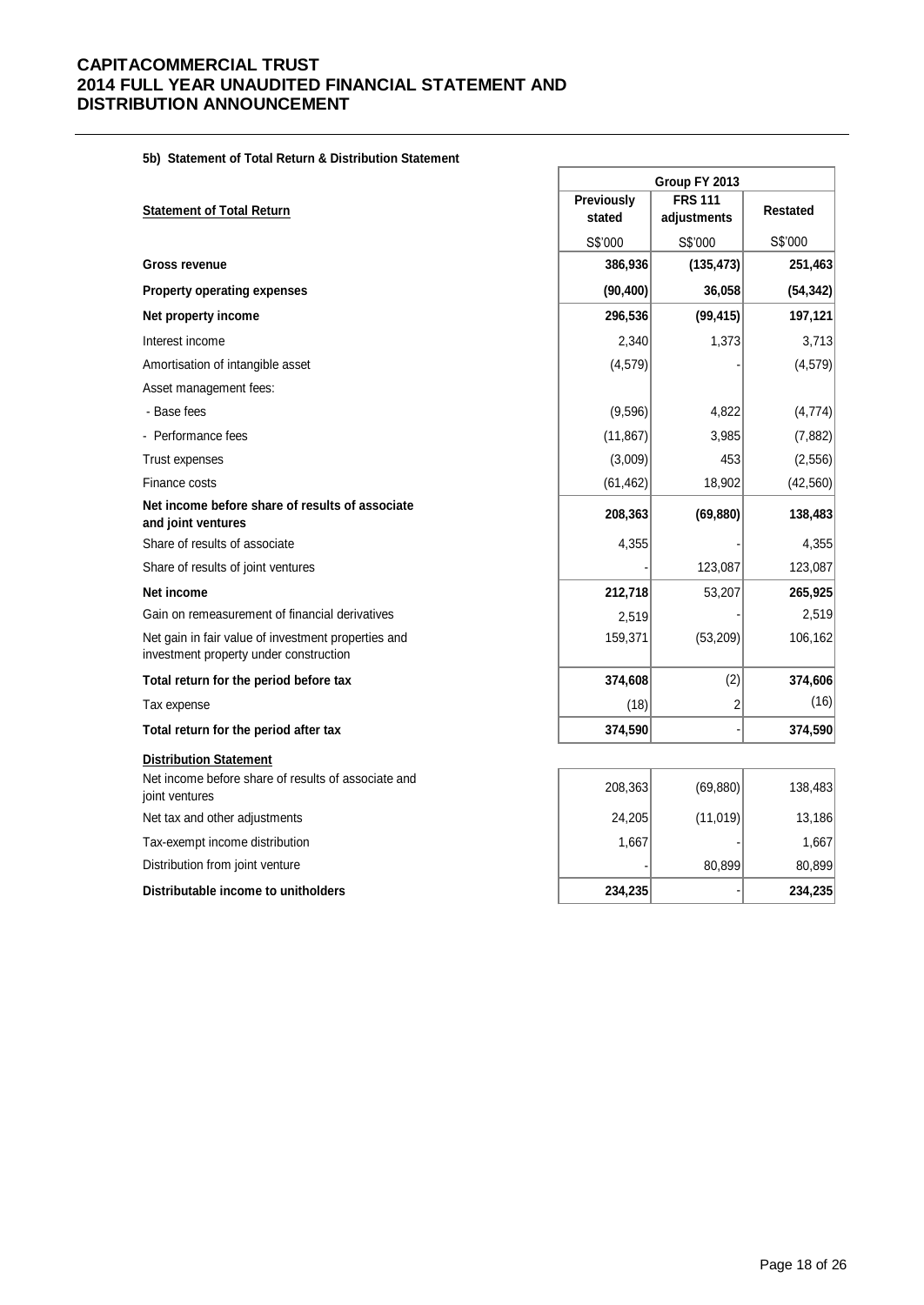**6 Earnings per unit ("EPU") and distribution per unit ("DPU") for the financial period**

### **EPU (4Q 2014 vs 4Q 2013)**

|                                                                              |             | Group         |               |               | <b>Trust</b>      |
|------------------------------------------------------------------------------|-------------|---------------|---------------|---------------|-------------------|
|                                                                              | <b>Note</b> | 4Q 2014       | 4Q 2013       | 4Q 2014       | 4Q 2013           |
| <b>Basic EPU</b><br>Weighted average number of Units in issue                |             | 2,942,452,473 | 2,878,090,771 | 2,942,452,473 | 2,878,090,771     |
| Based on weighted average number of Units<br>in issue                        | 1           | 6.29c         | 4.44c         | 2.99c         | 3.23c             |
| <b>Diluted EPU</b><br>Weighted average number of Units in issue<br>(diluted) |             | 3,052,758,177 | 3,139,210,721 | 3,052,758,177 | 3,139,210,721     |
| Based on weighted average number of Units<br>in issue (diluted)              | 2           | 6.12c         | 4.20c         | 2.94c         | 3.09 <sub>c</sub> |

### **EPU (FY 2014 vs FY 2013)**

|                                                                              |                | Group         |               | <b>Trust</b>  |                    |  |
|------------------------------------------------------------------------------|----------------|---------------|---------------|---------------|--------------------|--|
|                                                                              | <b>Note</b>    | FY 2014       | FY 2013       | FY 2014       | FY 2013            |  |
| <b>Basic EPU</b><br>Weighted average number of Units in issue                |                | 2,913,575,904 | 2,864,296,550 | 2,913,575,904 | 2,864,296,550      |  |
| Based on weighted average number of Units<br>in issue                        | 1              | 15.41c        | 13.08c        | 10.84c        | 11.42 <sub>¢</sub> |  |
| <b>Diluted EPU</b><br>Weighted average number of Units in issue<br>(diluted) |                | 3,023,881,608 | 3,136,157,875 | 3,023,881,608 | 3,136,157,875      |  |
| Based on weighted average number of Units<br>in issue (diluted)              | $\overline{2}$ | 15.06c        | 12.47c        | 10.65c        | 10.96¢             |  |

#### Notes:

- (1) In computing the basic EPU, total return for the period after tax and the weighted average number of Units outstanding during the period were used.
- (2) In computing the diluted EPU, the total return for the period after tax and the weighted average number of Units outstanding during the period were adjusted for the effects of all dilutive potential Units arising from the assumed conversion of the outstanding convertible bonds to Units.

### **Distribution per unit ("DPU")**

In computing the DPU, the number of Units as at the end of each period is used for the computation.

|                                              | 4Q 2014           | 4Q 2013           | FY 2014           | FY 2013       |
|----------------------------------------------|-------------------|-------------------|-------------------|---------------|
| Number of Units in issue as at end of period | 2,944,849,310     | 2,878,774,346     | 2,944,849,310     | 2,878,774,346 |
| DPU for period                               | 2.15 <sub>c</sub> | 2.09 <sub>c</sub> | 8.46 <sub>c</sub> | 8.14c         |

Notes:

(1) The estimated DPU for 4Q 2014 and FY 2014 were computed on the basis that none of the outstanding CB 2017 is converted into Units. Accordingly, the actual quantum of DPU may differ if any of the outstanding CB 2017 is converted into Units on or before books closure date.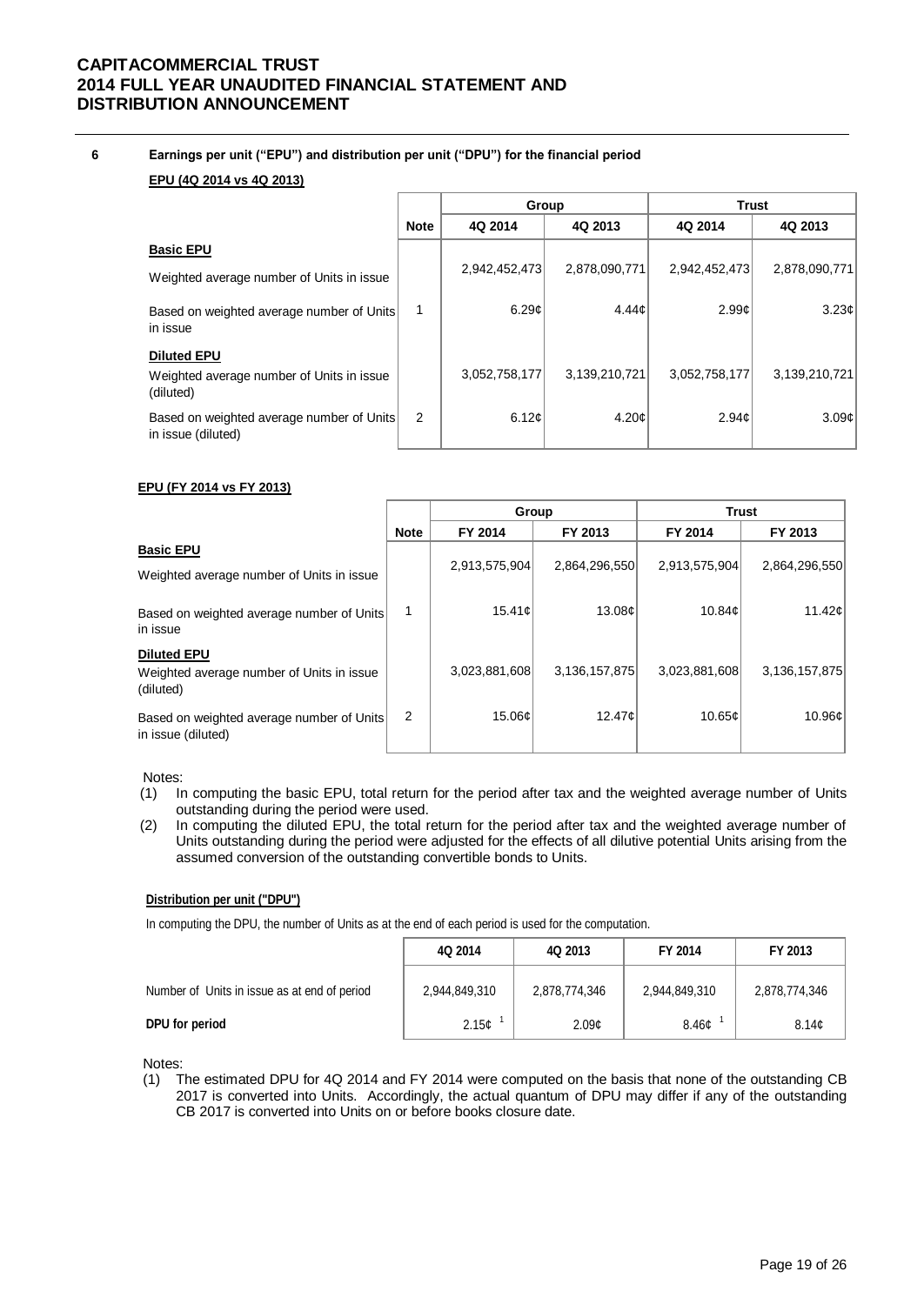**7 Net asset value ("NAV") per Unit based on Units in issue at the end of the period**

|                                                                              |             | Group         |               | Trust         |               |  |
|------------------------------------------------------------------------------|-------------|---------------|---------------|---------------|---------------|--|
|                                                                              | <b>Note</b> | 31 Dec 2014   | 31 Dec 2013   | 31 Dec 2014   | 31 Dec 2013   |  |
| Number of Units in issue at end of the period                                |             | 2,944,849,310 | 2,878,774,346 | 2,944,849,310 | 2,878,774,346 |  |
| NAV (S\$'000)                                                                |             | 5,153,488     | 4,912,713     | 4,690,828     | 4,582,357     |  |
| NAV per Unit                                                                 |             | \$1.75        | \$1.71        | \$1.59        | \$1.59        |  |
| Adjusted NAV per Unit (excluding the distributable<br>income to unitholders) |             | \$1.71        | \$1.67        | \$1.55        | \$1.55        |  |

Note:

(1) NAV per Unit was computed based on net asset value over the number of Units in issue as at end of the period.

### **8 Review of the performance**

|                                                                       | Group     |                       |           |           |                       |           |
|-----------------------------------------------------------------------|-----------|-----------------------|-----------|-----------|-----------------------|-----------|
| <b>Statement of Total Return</b>                                      | 4Q 2014   | 4Q 2013<br>(Restated) | Change    | FY 2014   | FY 2013<br>(Restated) | Change    |
|                                                                       | S\$'000   | S\$'000               | %         | S\$'000   | S\$'000               | %         |
| Gross revenue                                                         | 66,361    | 64,387                | 3.1       | 262,608   | 251,463               | 4.4       |
| Property operating expenses                                           | (15, 715) | (15, 220)             | 3.3       | (57, 359) | (54, 342)             | 5.6       |
| Net property income                                                   | 50,646    | 49,167                | 3.0       | 205,249   | 197,121               | 4.1       |
| Interest income                                                       | 952       | 904                   | 5.3       | 3,732     | 3,713                 | 0.5       |
| Amortisation of intangible asset                                      | (452)     | (1,210)               | (62.6)    | (3, 512)  | (4,579)               | (23.3)    |
| Asset management fees:                                                |           |                       |           |           |                       |           |
| - Base fees                                                           | (1,254)   | (1, 222)              | 2.6       | (4,892)   | (4,774)               | 2.5       |
| - Performance fees                                                    | (2, 106)  | (1,956)               | 7.7       | (8,681)   | (7, 882)              | 10.1      |
| Trust expenses                                                        | (1,007)   | (593)                 | 69.8      | (2,666)   | (2, 556)              | 4.3       |
| Finance costs                                                         | (8,805)   | (9, 774)              | (9.9)     | (36, 434) | (42, 560)             | (14.4)    |
| Net income before share of results of associate and<br>joint ventures | 37,974    | 35,316                | 7.5       | 152,796   | 138,483               | 10.3      |
| Share of results of associate                                         | 1,739     | 1,335                 | 30.3      | 4,745     | 4,355                 | 9.0       |
| Share of results of joint ventures                                    | 117,533   | 53,826                | <b>NM</b> | 212,612   | 123,087               | 72.7      |
| Net income                                                            | 157,246   | 90,477                | 73.8      | 370,153   | 265,925               | 39.2      |
| Gain on disposal of available-for-sale unquoted<br>investment         | ÷.        |                       |           | 226       |                       | NM        |
| Gain on remeasurement of financial derivatives                        |           |                       |           |           | 2,519                 | <b>NM</b> |
| Premium on repurchase of convertible bonds                            |           |                       |           | (2,713)   |                       | <b>NM</b> |
| Net gain in fair value of investment properties                       | 27,877    | 37,370                | (25.4)    | 81,219    | 106,162               | (23.5)    |
| Total return for the period before tax                                | 185,123   | 127,847               | 44.8      | 448,885   | 374,606               | 19.8      |
| Income tax                                                            | (1)       | (16)                  | (93.8)    | (3)       | (16)                  | (81.3)    |
| Total return for the period after tax                                 | 185,122   | 127,831               | 44.8      | 448,882   | 374,590               | 19.8      |
| <b>Distribution Statement</b>                                         |           |                       |           |           |                       |           |
| Net income before share of results of associate and joint<br>ventures | 37,974    | 35,316                | 7.5       | 152,796   | 138,483               | 10.3      |
| Net tax and other adjustments                                         | 2.044     | 3,554                 | (42.5)    | 9,139     | 13.186                | (30.7)    |
| Tax-exempt income distribution                                        | 1,685     |                       |           | 4,035     | 1,667                 | <b>NM</b> |
| Distribution from joint venture                                       | 21,902    | 21,330                | 2.7       | 83,243    | 80,899                | 2.9       |
| Distributable income to unitholders                                   | 63,605    | 60,200                | 5.7       | 249,213   | 234,235               | 6.4       |
| DPU for the period                                                    | 2.15c     | 2.09¢                 | 2.9       | 8.46c     | 8.14 <sub>c</sub>     | 3.9       |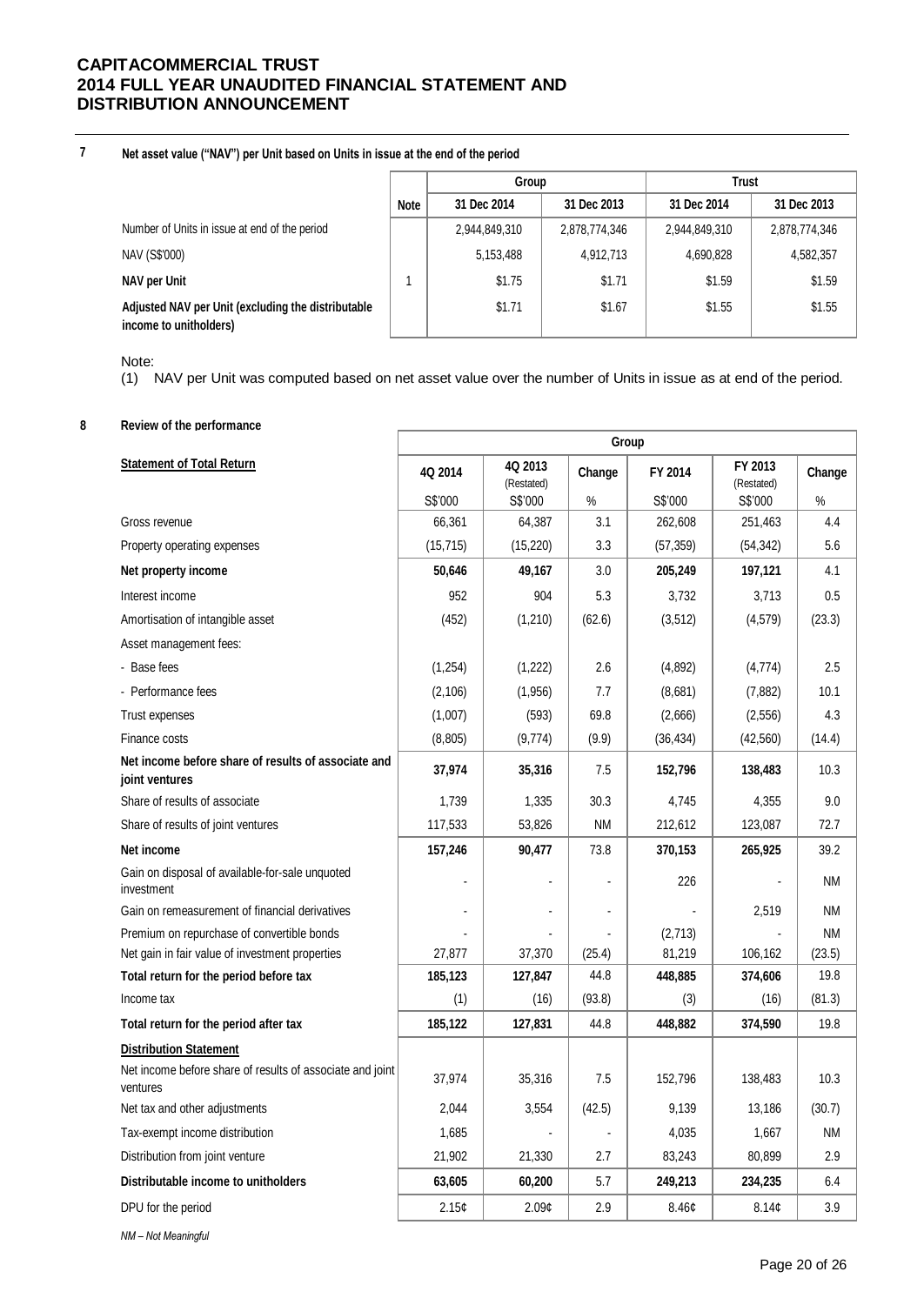### **Review of CCT Group's performance 4Q 2014 vs 4Q 2013 (Restated)**

- a) Gross revenue of S\$66.4 million in 4Q 2014 was higher than that in 4Q 2013 by S\$2.0 million or 3.1%. The increase was due to higher revenue contribution from most of the properties due to higher rental rates and/or occupancies.
- b) Property operating expenses for 4Q 2014 of S\$15.7 million were higher than that of 4Q 2014 by S\$0.5 million or 3.3% due mainly to higher property tax, offset by lower other property operating expenses.
- c) Amortisation expense relates to the amortisation of intangible asset (refer to note 5 of 1(b)(i)). The amount for 4Q 2014 of S\$0.5 million was lower than that of 4Q 2013 due to lower yield stabilization required. Amortization expense does not affect distributable income.
- d) Trust expenses in 4Q 2014 of S\$1.0 million were higher than 4Q 2013 by S\$0.4 million or 69.8% due mainly to higher unitholders expenses and higher professional fees incurred.
- e) Finance costs of S\$8.8 million for 4Q 2014 were S\$1.0 million or 9.9% lower compared with 4Q 2013, due mainly to lower amortisation and transaction costs.
- f) Share of results of joint ventures relates to 60% share of results of RCS Trust and 40% share of results of MSO Trust. The higher share of results in 4Q 2014 compared with that of 4Q 2013 was due to improved financial performance of MSO Trust but offset by that of RCS Trust. The increase in fair value gain on the property value of CapitaGreen (CCT's 40% interest) has contributed to the improved financial performance of MSO Trust, whereas the decrease in fair value gain on the property value of Raffles City Singapore (CCT's 60% interest) has affected the financial performance of RCS Trust.
- g) The net gain in fair value of investment properties relates to the revaluation gains of CCT properties including Twenty Anson. However, this does not include fair value of investment properties of Raffles City Singapore (CCT's 60% interest) and CapitaGreen (CCT's 40% interest).
- h) The distributable income to unitholders in 4Q 2014 of S\$63.6 million was 5.7% higher than 4Q 2013 of S\$60.2 million mainly due to higher net property income from CCT Group and higher distributable income from RCS Trust as well as higher distribution of QCT's tax-exempt income. The estimated DPU in 4Q 2014 of 2.15 cents is 2.9% higher than that of 4Q 2013 of 2.09 cents.

### **Review of CCT Group's performance FY 2014 vs FY 2013 (Restated)**

- a) Gross revenue of S\$262.6 million for FY 2014 was higher than that of FY 2013 by S\$11.1 million or 4.4%. The increase was due to higher revenue contribution from all properties except for One George Street. The drop in revenue for One George Street was due to no yield protection income in FY 2014 (FY 2013: S\$7.4 million) arising from the cessation of the Deed of Yield Protection on 10 July 2013.
- b) Property operating expenses of S\$57.4 million was higher than that of FY 2013 by S\$3.0 million or 5.6% due mainly to higher property tax, albeit offset partially by lower other property operating expenses.
- c) Amortisation expense of S\$3.5 million relates to the amortisation of intangible asset in FY 2014 (refer to note 5 of 1(b)(i)). The amount for FY 2014 was lower than that of FY 2013 by S\$1.1 million or 23.3% due to lower yield stabilization required. The amortization expense does not affect distributable income.
- d) Trust expenses for FY 2014 of S\$2.7 million were higher than FY 2013 by S\$0.1 million or 4.3% due mainly to higher unitholders expenses and higher professional fees incurred.
- e) Finance costs of S\$36.4 million for FY 2014 were S\$6.1 million or 14.4% lower compared with FY 2013, mainly due to lower interest cost, amortisation and transaction costs.
- f) Share of results of joint ventures relates to 60% share of results of RCS Trust and 40% share of results of MSO Trust. The higher share of results in FY 2014 compared with that of FY 2013 was largely due to the increase in fair value gain on the property value of CapitaGreen (CCT's 40% interest) which contributed to the improved financial performance of MSO Trust. On the other hand, RCS Trust financial performance was affected by the decrease in fair value gain on the property value of Raffles City Singapore (CCT's 60% interest).
- g) The gain on disposal of available-for-sale unquoted investment relates to the gain realised for CCT's 7.4% stake in MCDF which returned the capital and surplus assets in cash to CCT in FY 2014.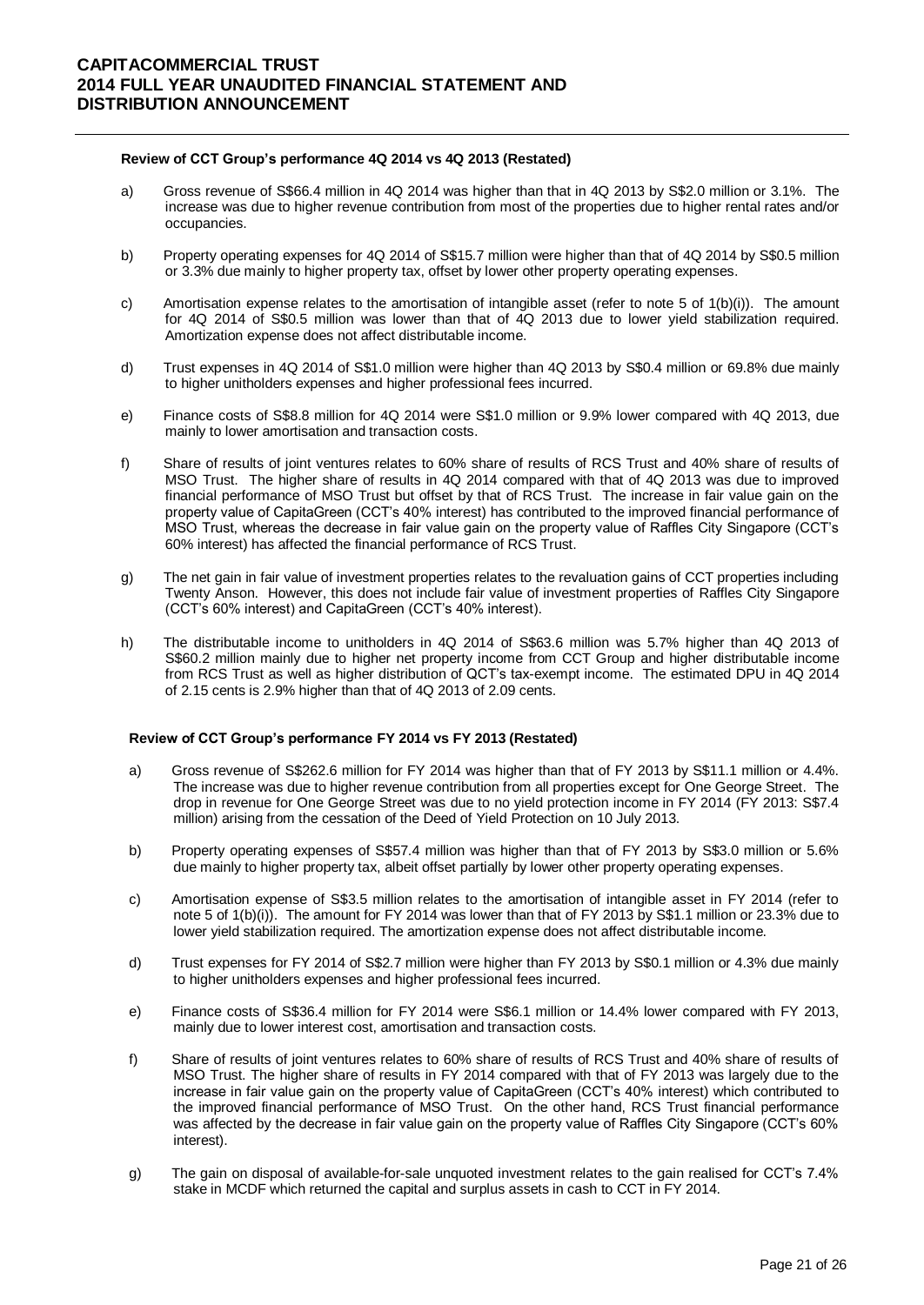- h) Premium on repurchase of convertible bonds relates to the premium on repurchase of principal amount of S\$120.8 million CB 2015 in FY 2014. The premium does not affect distributable income.
- i) The net gain in fair value of investment properties relates to the revaluation gains of CCT properties which includes Twenty Anson but excludes Raffles City Singapore (CCT's 60% interest) and CapitaGreen (CCT's 40% interest).
- j) Distributable income to unitholders in FY 2014 of S\$249.2 million was 6.4% higher than FY 2013 mainly due to higher net property income from CCT Group and higher distributable income from RCS Trust as well as release of QCT's tax-exempt income. The estimated DPU for FY 2014 of 8.46 cents is 3.9% higher than that of FY 2013 of 8.14 cents.

#### **Net gain in fair value of investment properties**

Independent valuations were conducted as at 31 December 2014 by CBRE Pte. Ltd. for CCT properties and Raffles City Singapore and Knight Frank Pte Ltd for CapitaGreen.

The main methods of valuation adopted for investment properties comprise the Direct Capitalization Method and Discounted Cash Flow Approach. The Direct Comparison Method is used as a check against the derived values of the two main methods where applicable.

For the December 2014 valuation, CapitaGreen, which obtained its Temporary Occupation Permit in December 2014, was valued as an operating asset using the above methods as compared to June 2014 where only CapitaGreen's land was appraised using Residual Land Value Method and Direct Capitalization Method.

The investment properties for CCT Group which include Twenty Anson ("CCT Properties") held through CCT's 100.0% interest in FOPL, were revalued to S\$4,882.4 million as at 31 December 2014, an increase of S\$27.9 million over the carrying value of the investment properties of S\$4,854.5 million. The gain in fair value of S\$27.9 million was recognized in the Statement of Total Return in 4Q 2014. Including the fair value gain in investment properties for 1H 2014 of S\$53.3 million, the total fair value gain of investment properties was S\$81.2 million for the full year 2014.

CCT's 60% interest in Raffles City Singapore (held by RCS Trust) was revalued to S\$1,865.7 million as at 31 December 2014, an increase of S\$15.0 million over its carrying value of S\$1,850.7 million. The gain in fair value was S\$15.0 million (CCT's 60% interest) in 4Q 2014. Including the fair value gain in 1H 2014 of S\$29.3 million, the total fair value gain of Raffles City Singapore was S\$44.4 million for the full year 2014.

CCT's 40% interest in CapitaGreen (held by MSO Trust) was valued at S\$610.4 million as at 31 December 2014. Compared to the carrying value of the property of S\$525.4 million, a gain in fair value of S\$85.0 million (CCT's 40% interest) was recognized in 4Q 2014 by MSO Trust. Including the fair value gain in the residual land value recognized in 1H 2014 of S\$12.2 million (CCT's 40% interest), the total fair value gain recognized as CCT's proportionate share in MSO Trust was S\$97.2 million for the full year 2014.

The property values of both Raffles City Singapore (through CCT's 60% interest in RCS Trust) and CapitaGreen (through CCT's 40.0% interest in MSO Trust) were accounted for as part of the net asset value of joint ventures in CCT Group's statement of financial position. The gain in fair value of S\$44.4 million and S\$97.2 million by CCT's proportionate share in RCS Trust and MSO Trust respectively was included as part of the share of results of joint ventures in CCT Group's statement of total return for the full year 2014.

#### **9 Variance from Previous Forecast / Prospect Statement**

CCT has not disclosed any forecast to the market.

### **10 Commentary on the competitive conditions of the industry in which the group operates and any known factors or events that may affect the group in the next reporting period and the next 12 months**

Based on advance estimates from Singapore Ministry of Trade and Industry ("MTI"), Singapore economy grew by 1.5 per cent on a year-on-year basis in the fourth quarter of 2014, compared to 2.8 per cent in the previous quarter.

For the whole of 2014, the economy is estimated to have grown by 2.8 per cent. This is in line with MTI's earlier announced growth forecast of around 3.0 per cent.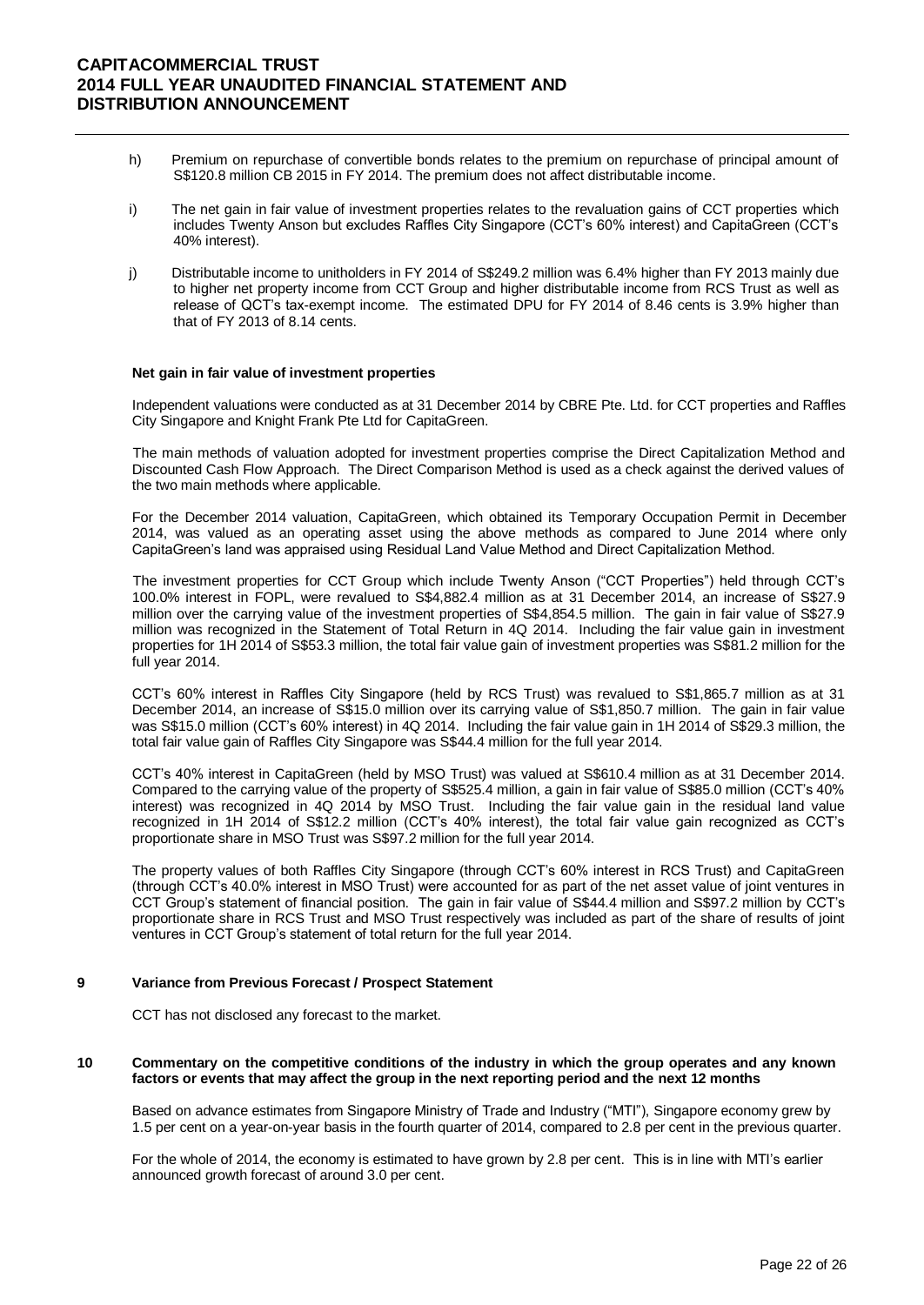CCT undertakes asset enhancement initiatives (AEIs) to enhance the value of its assets and portfolio. The S\$32.3 million AEI at Raffles City Tower was completed as scheduled in June 2014, achieving a return on investment (ROI) of 9.3%. On-going asset enhancement works at Capital Tower are expected to complete in 4Q 2015. The projected ROI for Capital Tower AEI is 7.8%.

CapitaGreen, an iconic new landmark in Singapore's Central Business District, obtained its Temporary Occupation Permit (TOP) on 18 December 2014. CapitaGreen secured committed occupancy of 69.3%, above our target occupancy of 50%. Following the completion of CapitaGreen, CCT now has a development capacity of S\$763.3 million based on 10% of the value of CCT's deposited properties permissible under the Property Fund Appendix.

As at 31 December 2014, the balance amount of retained tax-exempt income of Quill Capita Trust ("QCT") was S\$10.3 million. The Manager will evaluate various options for the utilization of this amount, including future distributions to unitholders.

For FY 2014, S\$190.3 million of CB due 2015 was cancelled, of which S\$121.0 million was redeemed and repurchased, and the balance of S\$69.3 was converted into 58.1 million of CCT units. The Manager will continue its proactive approach to refinance the borrowings ahead of its maturity dates and there are sufficient credit facilities to refinance the borrowings due in 2015. About 83% of CCT's total borrowings are on fixed interest rate, which limits exposure to interest rate fluctuation and provides certainty in interest expense.

The Manager will continue to pursue proactive capital management to deliver stable distribution to unitholders.

#### **Outlook for 2015**

Based on CBRE data, Grade A office occupancy stood at 94.2% as at 4Q 2014 compared to 95.7% as at 3Q 2014. Grade A office monthly rent increased by 2.3% from S\$10.95 per square foot as at 3Q 2014 to S\$11.20 per square foot as at 4Q 2014, which brings the full year 2014 increase to 14.9%. CBRE estimates the island-wide quarterly net absorption to be approximately 0.4 million square feet as at 4Q 2014, bringing the total island-wide office net absorption to 1.1 million square feet, which is approximately in line with the 10-year market average of 1.5 million square feet.

CCT's portfolio committed occupancy rate, including that of the recently completed CapitaGreen of 69.3%, is 96.8%, above the market occupancy of 95.7% in 4Q 2014. CCT's portfolio high tenant retention rate of 86% in 2014 also underpinned the strong portfolio occupancy rate. Monthly average office rent for CCT's office portfolio increased by 5.9% from \$8.13 per square foot at end 2013 to S\$8.61 per square foot at end 2014. Given the limited new office supply in 2015, the office market rent is expected to continue to rise in 2015. This will enable CCT to capture higher rents for the leases due for renewal as well as new leases to be committed in 2015.

Net property income yield for Twenty Anson has been stabilized at 4.0% per annum from 22 March 2012 to 31 December 2014 pursuant to the Deed of Yield Stabilization dated 22 March 2012. The Deed of Yield Stabilization will cease on 21 September 2015. As at 31 December 2014, the yield stabilization sum was S\$4.8 million, which is expected to underpin the net property income yield for Twenty Anson till the end of the yield stabilization period.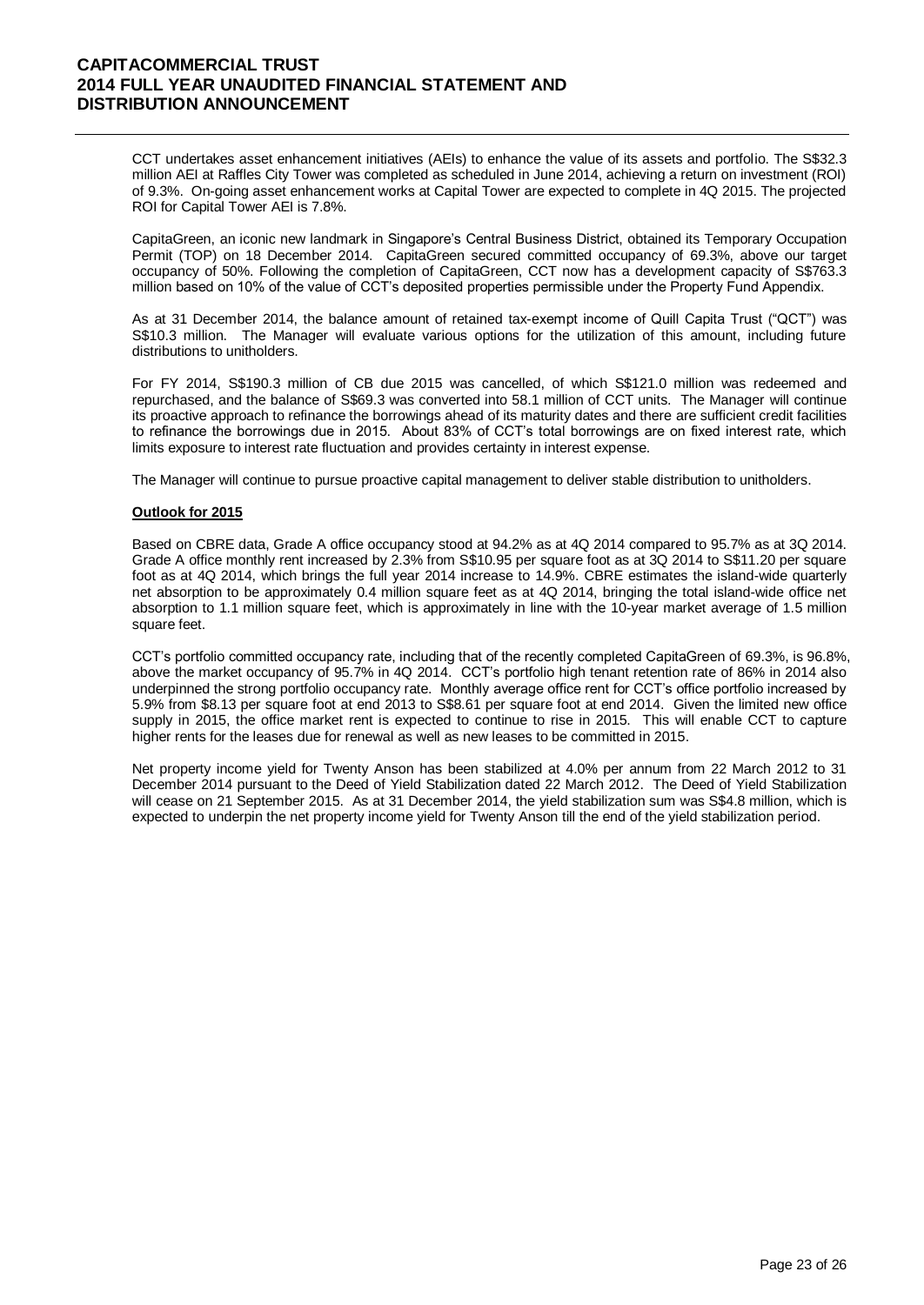#### **11 Distributions**

#### **11(a) Current financial period**

| Any distributions declared for the current financial period? | Yes.                                                                                                                                                                                                                                                                                                                                                                                                                                                                                                                                                                                                                                                                                                                                                                                                                                                            |
|--------------------------------------------------------------|-----------------------------------------------------------------------------------------------------------------------------------------------------------------------------------------------------------------------------------------------------------------------------------------------------------------------------------------------------------------------------------------------------------------------------------------------------------------------------------------------------------------------------------------------------------------------------------------------------------------------------------------------------------------------------------------------------------------------------------------------------------------------------------------------------------------------------------------------------------------|
| Name of distribution                                         | Distribution for the period from 1 July 2014 to 31 December 2014                                                                                                                                                                                                                                                                                                                                                                                                                                                                                                                                                                                                                                                                                                                                                                                                |
| Distribution type                                            | Taxable income<br>i)<br>ii)<br>Tax-exempt income                                                                                                                                                                                                                                                                                                                                                                                                                                                                                                                                                                                                                                                                                                                                                                                                                |
| Estimated Distribution rate (1)                              | i)<br>Taxable income distribution :- 4.19 cents per unit<br>iii)<br>Tax-exempt income distribution :- 0.05 cents per unit                                                                                                                                                                                                                                                                                                                                                                                                                                                                                                                                                                                                                                                                                                                                       |
| Par value of units                                           | Not meaningful                                                                                                                                                                                                                                                                                                                                                                                                                                                                                                                                                                                                                                                                                                                                                                                                                                                  |
| Tax rate                                                     | Taxable income distribution<br>Qualifying investors and individuals (other than those who hold their units through a<br>partnership) will generally receive pre-tax distributions. These distributions are<br>exempt from tax in the hands of individuals unless such distributions are derived<br>through a Singapore partnership or from the carrying on of a trade, business or<br>profession.<br>Qualifying foreign non-individual investors will receive their distributions after<br>deduction of tax at the rate of 10%.<br>All other investors will receive their distributions after deduction of tax at the rate of<br>17%.<br>Tax-exempt income distribution<br>Tax-exempt income distribution is exempt from tax in the hands of all unitholders.<br>Tax-exempt income relates to the net income from the income distribution received<br>from QCT. |
| Books closure date:                                          | 29 January 2015                                                                                                                                                                                                                                                                                                                                                                                                                                                                                                                                                                                                                                                                                                                                                                                                                                                 |
| Date payable                                                 | 25 February 2015                                                                                                                                                                                                                                                                                                                                                                                                                                                                                                                                                                                                                                                                                                                                                                                                                                                |

Note:

(1) The above estimated DPU for were computed on the basis that none of the outstanding CB 2017 is converted into Units. Accordingly, the actual quantum of DPU may differ if any of the outstanding CB 2017 is converted into Units on or before books closure date..

### **11(b) Corresponding period of the preceding financial period**

Any distributions declared for the current financial period? Yes.

| Name of distribution               | Distribution for the period from 1 July 2013 to 31 December 2013                                                                                                                                                                                                                                                                                                                                  |  |  |  |  |  |
|------------------------------------|---------------------------------------------------------------------------------------------------------------------------------------------------------------------------------------------------------------------------------------------------------------------------------------------------------------------------------------------------------------------------------------------------|--|--|--|--|--|
| Distribution type                  | iv) Taxable income<br>Tax-exempt income<br>V)                                                                                                                                                                                                                                                                                                                                                     |  |  |  |  |  |
| <b>Estimated Distribution rate</b> | Taxable income distribution :- 4.07 cents per unit<br>ii)<br>vi) Tax-exempt income distribution :- 0.06 cents per unit                                                                                                                                                                                                                                                                            |  |  |  |  |  |
| Par value of units                 | Not meaningful                                                                                                                                                                                                                                                                                                                                                                                    |  |  |  |  |  |
| Tax rate                           | Taxable income distribution<br>Qualifying investors and individuals (other than those who hold their units<br>through a partnership) will generally receive pre-tax distributions. These<br>distributions are exempt from tax in the hands of individuals unless such<br>distributions are derived through a Singapore partnership or from the<br>carrying on of a trade, business or profession. |  |  |  |  |  |
|                                    | Qualifying foreign non-individual investors will receive their distributions<br>after deduction of tax at the rate of 10%.                                                                                                                                                                                                                                                                        |  |  |  |  |  |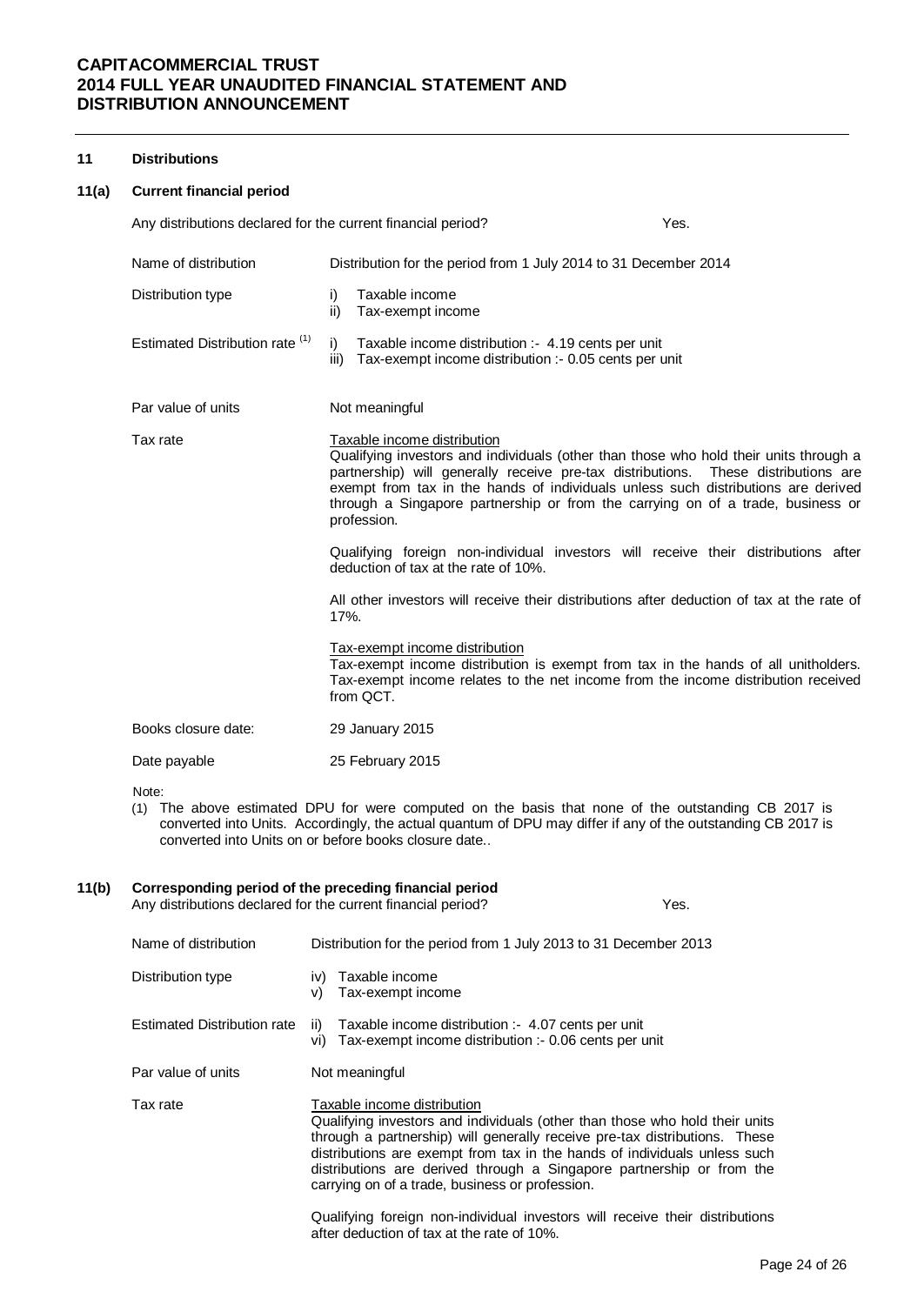All other investors will receive their distributions after deduction of tax at the rate of 17%.

Tax-exempt income distribution Tax-exempt income distribution is exempt from tax in the hands of all unitholders. Tax-exempt income relates to the net income from the income distribution received from QCT.

| Books closure date: | 3 February 2014  |
|---------------------|------------------|
| Date payable        | 28 February 2014 |

### **12 If no distribution has been declared/recommended, a statement to that effect** NA

#### **13 General mandate relating to interested party transactions**

CCT has not obtained a general mandate from unitholders for Interested Person Transactions.

### **14 Segmental Results**

| <b>Total Gross Revenue</b>             |             | FY 2014    | FY 2013 |        | <b>Percentage of Total Gross</b><br>Revenue |         |
|----------------------------------------|-------------|------------|---------|--------|---------------------------------------------|---------|
| by business segments                   |             | (Restated) |         | Change | FY 2014                                     | FY 2013 |
|                                        | <b>Note</b> | S\$'000    | S\$'000 | %      | %                                           | %       |
| <b>Office buildings</b>                |             |            |         |        |                                             |         |
| <b>Capital Tower</b>                   | 1           | 66.615     | 61.197  | 8.9    | 25.4                                        | 24.3    |
| Six Battery Road                       | 1           | 64.959     | 57.568  | 12.8   | 24.7                                        | 22.9    |
| One George Street                      | 2           | 50.230     | 53,319  | (5.8)  | 19.1                                        | 21.2    |
| Other Office buildings                 |             | 42,767     | 42,181  | 1.4    | 16.3                                        | 16.8    |
| <b>Total Office buildings</b>          |             | 224.571    | 214,265 | 4.8    | 85.5                                        | 85.2    |
| Car park and Other Mixed-use buildings |             | 38,037     | 37,198  | 2.3    | 14.5                                        | 14.8    |
| Total gross revenue                    |             | 262,608    | 251,463 | 4.4    | 100.0                                       | 100.0   |

| <b>Net Property Income</b>             |                | FY 2014        | FY 2013<br>(Restated) |        | <b>Percentage of Total Net</b><br><b>Property Income</b> |         |
|----------------------------------------|----------------|----------------|-----------------------|--------|----------------------------------------------------------|---------|
| by business segments                   |                |                |                       | Change | FY 2014                                                  | FY 2013 |
|                                        | <b>Note</b>    | <b>S\$'000</b> | <b>S\$'000</b>        | %      | %                                                        | %       |
| <b>Office buildings</b>                |                |                |                       |        |                                                          |         |
| <b>Capital Tower</b>                   |                | 48,748         | 43.134                | 13.0   | 23.8                                                     | 21.9    |
| Six Battery Road                       |                | 51,376         | 46,622                | 10.2   | 25                                                       | 23.7    |
| One George Street                      | $\overline{c}$ | 39,581         | 42,024                | (5.8)  | 19.3                                                     | 21.3    |
| Other Office buildings                 |                | 37,535         | 37,536                |        | 18.3                                                     | 19.0    |
| <b>Total Office buildings</b>          |                | 177.240        | 169,316               | 4.7    | 86.4                                                     | 85.9    |
| Car park and Other Mixed-use buildings |                | 28,009         | 27,805                | 0.7    | 13.6                                                     | 14.1    |
| Total net property income              |                | 205,249        | 197,121               | 4.1    | 100.0                                                    | 100.0   |

Notes:

- (1) Higher gross revenue/net property income for Capital Tower and Six Battery Road due mainly higher gross rental as a result of increased in occupancy and/or positive rent reversions
- (2) Lower gross revenue/net property income for One George Street due to expiry of Deed of Yield Protection on 10 July 2013.

#### **15 In the review of performance, the factors leading to any material changes in contributions to turnover and earnings by the business or geographical segments.**

Refer to the review of actual performance on pages 20 – 22 (paragraph 8).